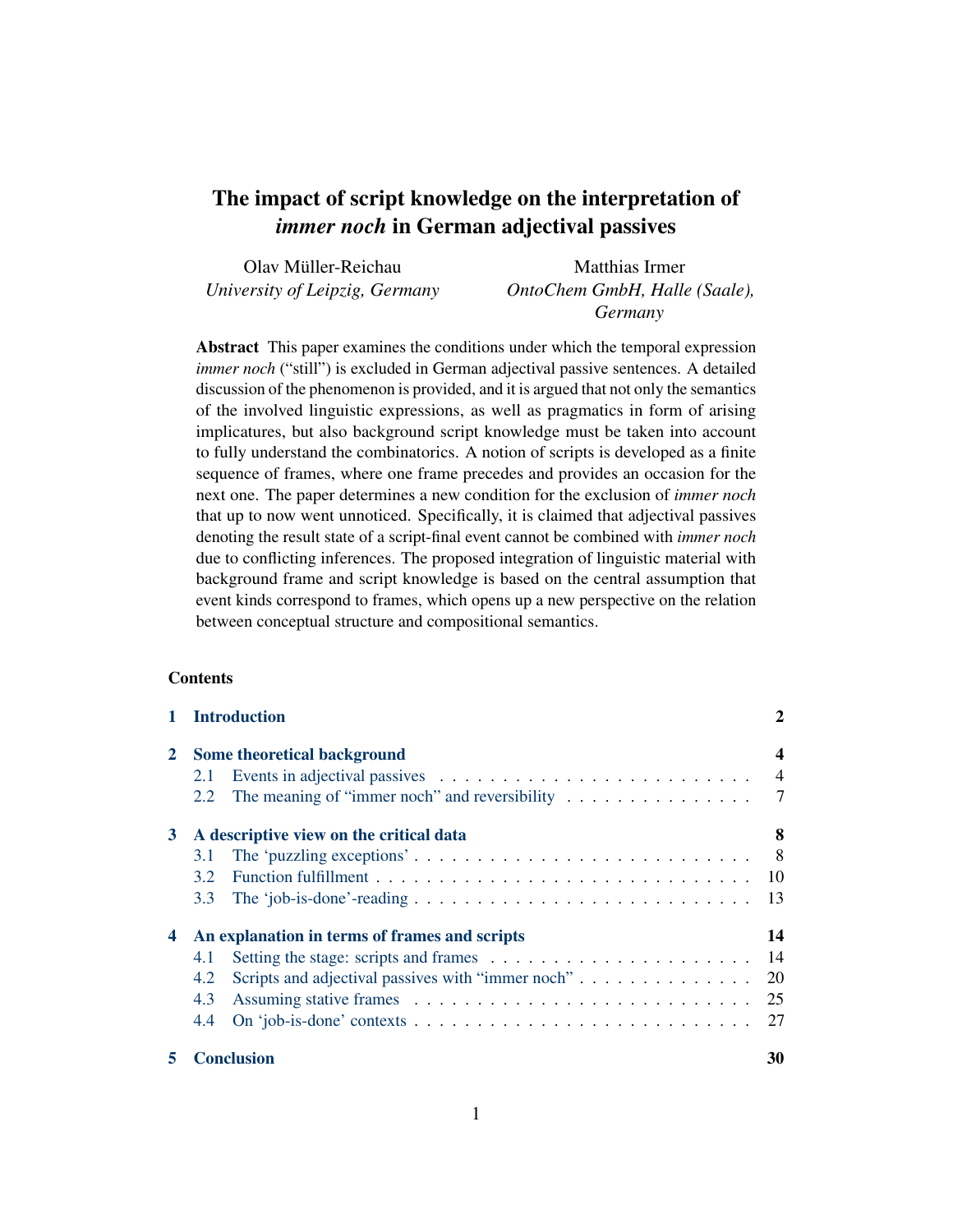#### <span id="page-1-0"></span>1 Introduction

In a seminal paper, Kratzer (2000) proposes that German adjectival passives subdivide into two classes. Every adjectival passive describes a resultant state, but only some in addition describe a target state. Kratzer calls those that describe a target state "target state passives", the others are called "resultant state passives". The terminology goes back to Parsons (1990). Being in a resultant state means no more than that the subject referent has participated in an event denoted by the verb underlying the adjective. Being in a target state means that the subject referent has, as a consequence of participating in the event, undergone a certain change of state.

Whether or not an adjectival passive describes a target state can be detected by checking compatibility with *immer noch*: "target state passives [...] describe states that are in principle reversible, hence can be transitory, and this is what the adverbial *immer noch* ('still') requires" (Kratzer 2000:2). Consider the following examples from Kratzer; [\(1\)](#page-1-1) shows target state passives, [\(2\)](#page-1-2) shows resultant state passives.

- <span id="page-1-1"></span>(1) a. *Die Ausfahrt ist immer noch versperrt.* the driveway is still blocked 'The driveway is still blocked.'
	- b. *Die Reifen sind immer noch aufgepumpt.* the tires are still pumped+up 'The tires are still pumped up.'
	- c. *Das Bild* the painting is still *ist immer noch gestohlen.* stolen 'The painting is still stolen.'
- <span id="page-1-2"></span>(2) a. ??*Das Theorem ist immer noch bewiesen.* the theorem is still proven ?? 'The theorem is still proven.'
	- b. ??*Die Gäste sind immer noch begrüßt.* the guests are still greeted ?? 'The guests are still greeted.'
	- c. ??*Das Bild* the painting is still *ist immer noch gemalt.* painted ?? 'The painting is still painted.'

Besides that, Kratzer mentions a second test. Compatibility with '*für* adverbials', i.e. adverbial phrases with the head *für* ("for"), which measure the temporal extension of the target state, is an unequivocal sign of target state passives, too.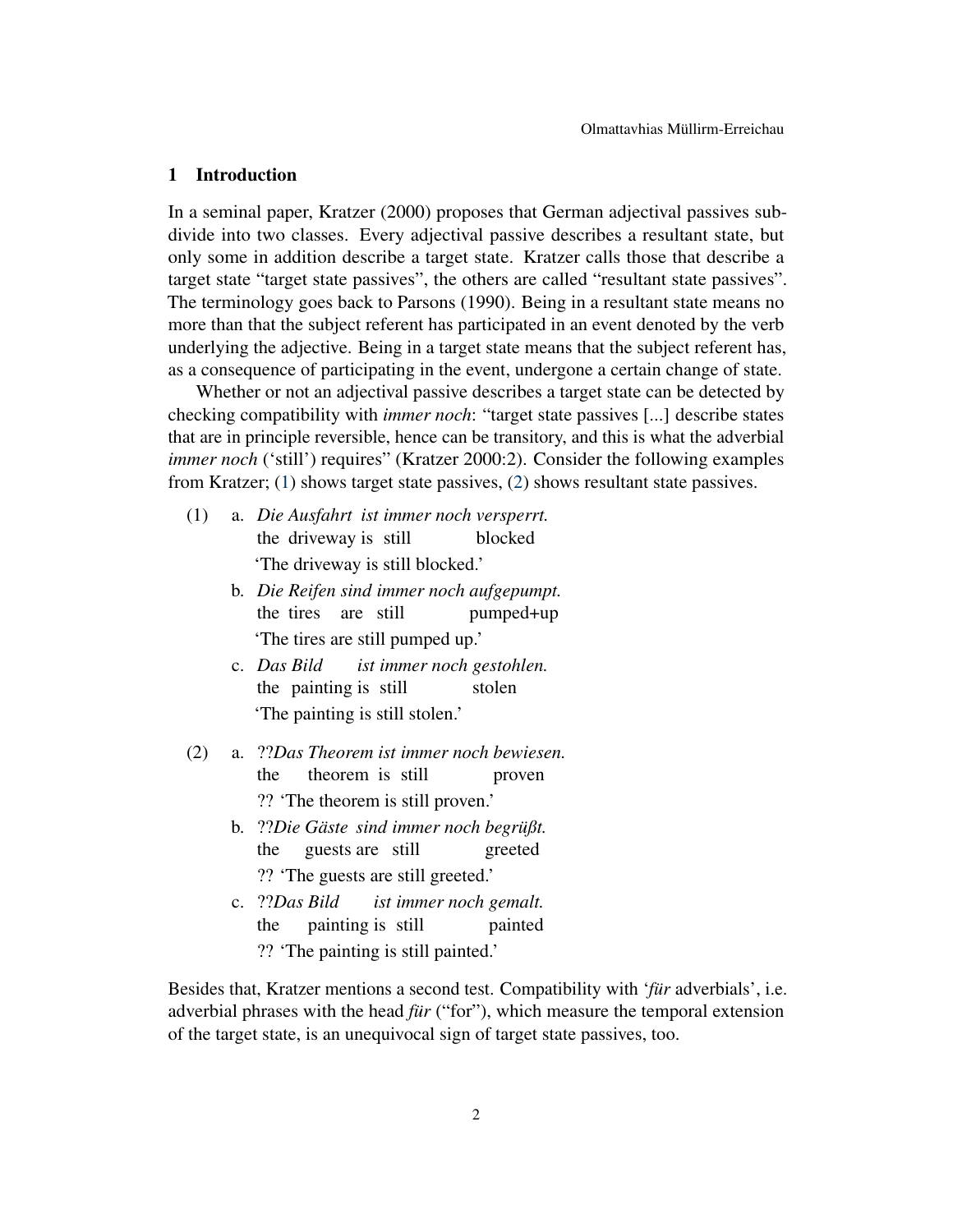- <span id="page-2-0"></span>(3) a. *Die Ausfahrt ist für ein Jahr versperrt.* the driveway is for a year blocked 'The driveway is blocked for a year.'
	- b. ??*Das Theorem ist für ein Jahr bewiesen.* the theorem is for a year proven 'The theorem is proven for a year.'
	- c. *Das Theorem ist für immer bewiesen.* the theorem is for ever proven 'The theorem is proven forever.'

Unlike the target state passive in [\(3a](#page-2-0)), the resultant state passive in [\(3b](#page-2-0)) does not accept the explicit assignment of a temporal measure by means of a '*für*-adverbial'. [\(3c](#page-2-0)) shows that a '*für*-adverbial' which states that the reached state will hold not for *some* specified time, but for *all* times is possible with resultant state passives (not noted by Kratzer).

Among the examples that Kratzer counts as resultant state passives we also find the following one:

<span id="page-2-1"></span>(4) *Der Briefkasten ist geleert.* the mailbox is emptied 'The mailbox is emptied.'

Kratzer (2000:9) writes that this example represents a "puzzling exception". It is puzzling because the denoted state of being empty is clearly reversible. Therefore, it should give a target state passive. The two tests deny that, however:

- <span id="page-2-3"></span>(5) a. ??*Der Briefkasten ist immer noch geleert.* the mailbox is still emptied ?? 'The mailbox is still emptied.'
	- b. ??*Der Briefkasten ist für einen Tag geleert.* the mailbox is for one day emptied ?? 'The mailbox is emptied for one day.'

According to the tests, [\(4\)](#page-2-1) patterns with resultant state passives. As an additional observation we add that [\(4\)](#page-2-1) is compatible with an 'all time *für*-adverbial' [\(6\)](#page-2-2). The adverbial *für heute* ('for today') expresses that the reached state will hold for all times within the period of today.

<span id="page-2-2"></span>(6) *Der Briefkasten ist für heute geleert.* the mailbox is for today emptied 'The mailbox is emptied for today.'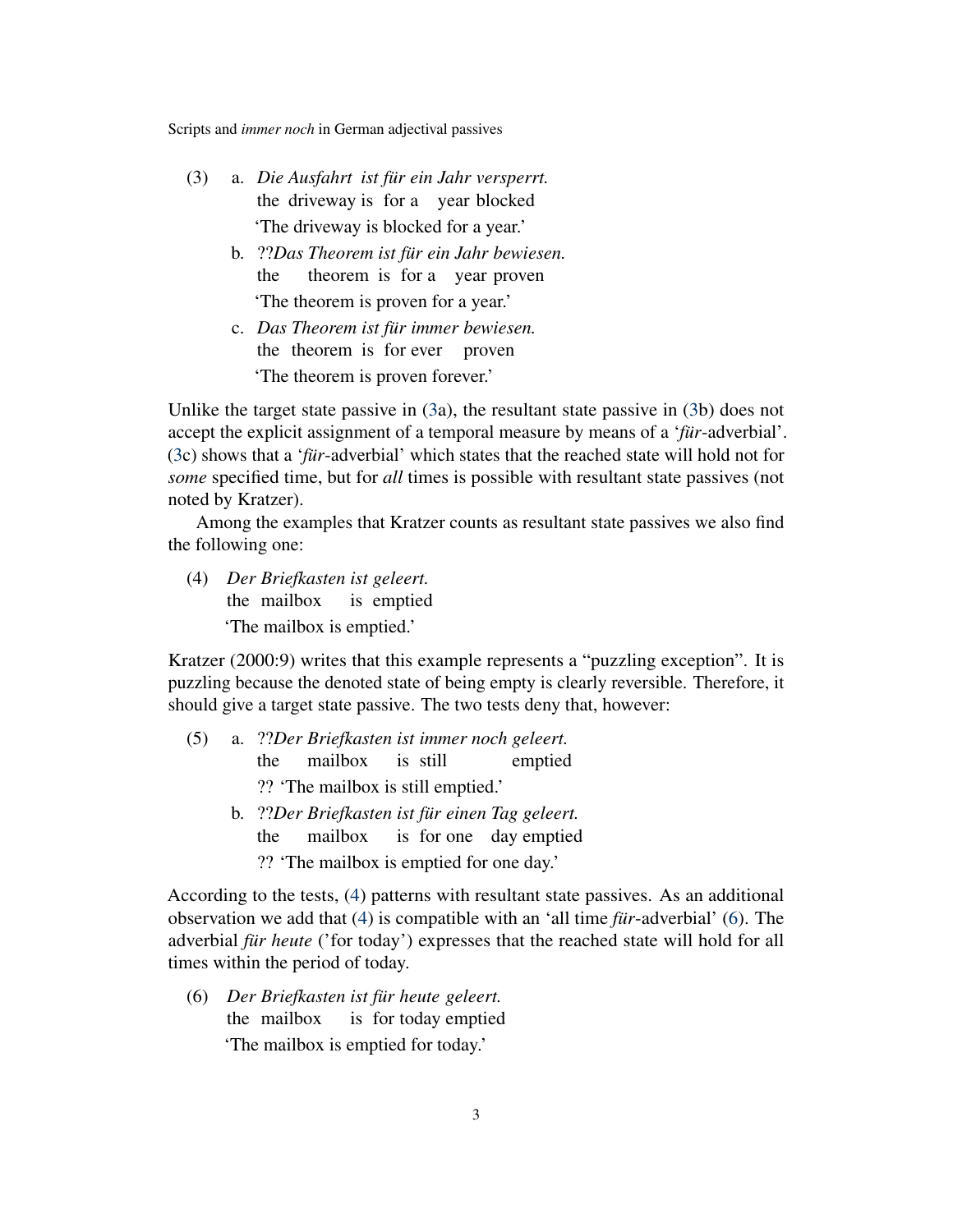This observation already suggests the first piece of our solution to Kratzer's "puzzling cases": What distinguishes [\(4\)](#page-2-1) from the other resultant state passives given in [\(2\)](#page-1-2) is that it describes a state of a kind that comes periodically into being. Note, however, that periodicity alone cannot explain the puzzle. The adjectival passive in [\(1b](#page-1-1)) likewise describes a state of a kind that occurs periodically. Unlike [\(4\)](#page-2-1), however, it does accept *immer noch*. The sentences in [\(7\)](#page-3-2), also from Kratzer (2000:2), show two more such "periodic resultant states":

- <span id="page-3-2"></span>(7) a. *Die Wäsche ist* (??*immer noch*) *getrocknet.* the laundry is still dried 'The laundry is (??still) dried.' b. *Die Töpfe sind* (??*immer noch*) *abgespült.*
	- the pots are still up-washed 'The pots are (??still) washed up.'

To sum up, this paper addresses the following question, which has already been raised (but left without answer) in Gehrke (2011): Why exactly are examples like [\(4\)](#page-2-1) bad with *immer noch* despite the fact that the described states are "in principle reversible"?

The paper is structured as follows: In section [2,](#page-3-0) some theoretical background concerning the meaning of adjectival passives [\(2.1\)](#page-3-1) and the meaning of *immer noch* [\(2.2\)](#page-6-0) is laid down. In section [3,](#page-7-0) the empirical facts are described. Starting from the "puzzling exceptions" mentioned by Kratzer (2000), which are discussed in detail [\(3.1\)](#page-7-1), a descriptive generalization for the phenomenology of the behaviour of *immer noch* in German adjectival passives is worked out [\(3.2\)](#page-9-0). The section is closed by a special focus on 'job-is-done' readings [\(3.3\)](#page-12-0). In section [4,](#page-13-0) an explanation of the data in terms of scripts and frames is given. We will first [\(4.1\)](#page-13-1) set the stage by introducing the notion of a script in terms of events and frames. Then [\(4.2\)](#page-19-0), we will give an account of the meaning of adjectival passives against the background of script knowledge. The account is re-cast under the assumption of stative frames as state kinds [\(4.3\)](#page-24-0), before the possibility of contextually evoked ad hoc scripts is discussed [\(4.4\)](#page-26-0). The paper ends with some general conclusions in section [5.](#page-29-0)

#### <span id="page-3-0"></span>2 Some theoretical background

#### <span id="page-3-1"></span>2.1 Events in adjectival passives

German adjectival passives are a matter of much debate in theoretical linguistics. The (more or less) received view is that they represent cases of copular-predicative constructions (cf. Maienborn 2007a), and we subscribe to that point of view. Accordingly, an adjectival passive expresses that the subject referent has a certain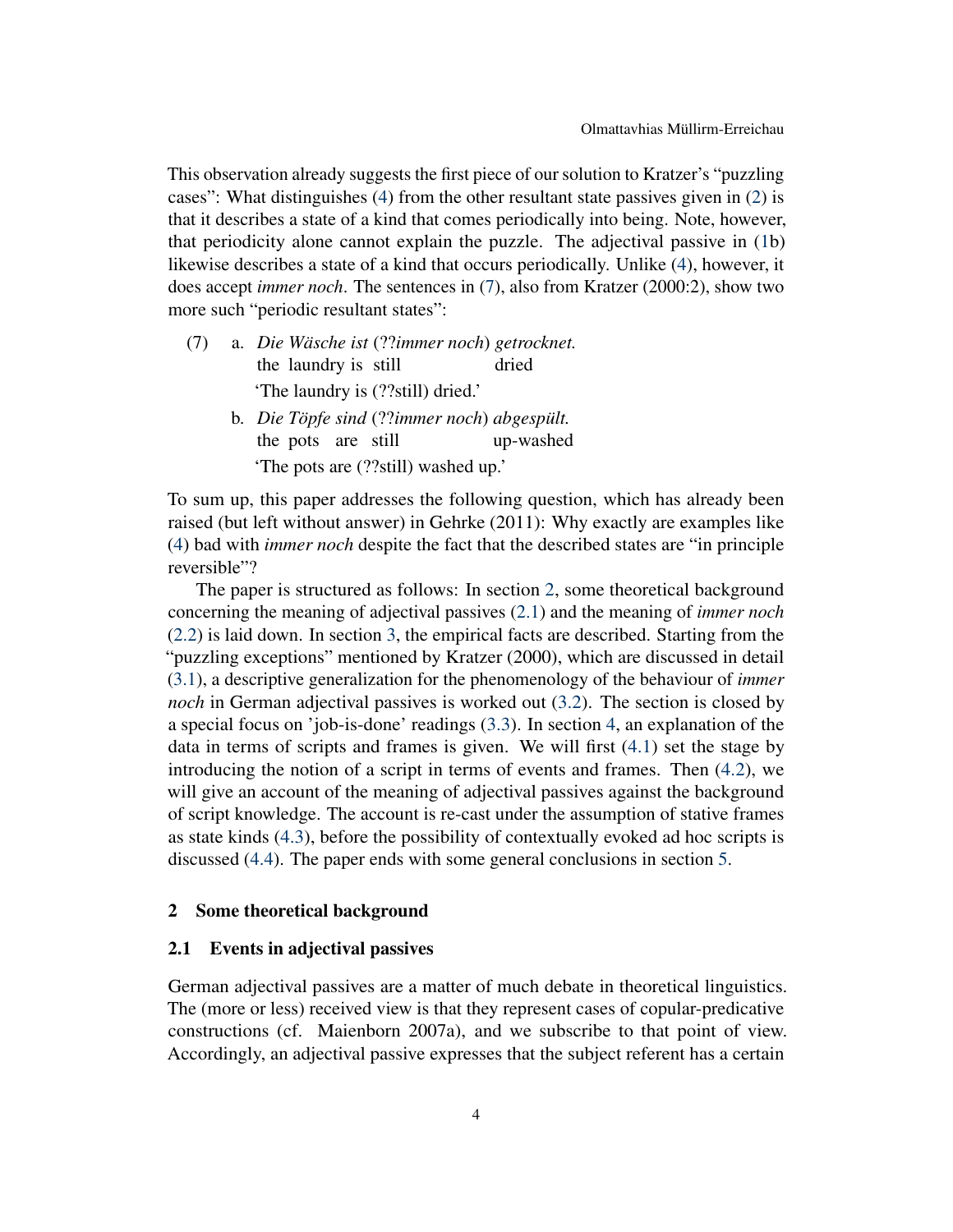property at the time of reference. This is tantamount to saying that it denotes a (Kimian) state.<sup>[1](#page-4-0)</sup> Thus, in general, the meaning of an adjectival passive does not differ from the meaning of an ordinary copular-predicative sentence like, for instance, [\(8\)](#page-4-1):

- <span id="page-4-1"></span>(8) a. *Das Fahrrad ist grün.* the bike is green 'The bike is green.'
	- **b.**  $\exists s$  : *s* ≈ *green*(*f*) at *t<sub>n</sub>*

In the copular-predicative construction [\(8\)](#page-4-1), the information on the property which is said to hold for the subject referent is supplied by an ordinary, i.e. lexical adjective. In an adjectival passive, the situation is special because the property is not expressed by an ordinary adjective, but by an adjective which is morphologically derived from a lexical verb. Working in the framework of event semantics (cf. Maienborn 2011), Maienborn (2007a,2009) proposes that the property is based on a Davidsonian event ("event-based"). [\(9b](#page-4-2)) shows the semantics that she might assign to sentence [\(9a](#page-4-2)).

- <span id="page-4-2"></span>(9) a. *Das Fahrrad ist gestohlen.* the bike is stolen 'The bike is stolen.'
	- **b.** ∃*s* ∃*e* : *s* ≈  $Q(f)$  at  $t_n \wedge result(e, s) \wedge steal(e)$

Accordingly, the truth of a (present tense) adjectival passive sentence requires that there has been an event describable by the verb, that there is a resultant state of this event, and that the resultant state reifies the relationship of a property *Q* holding of the subject referent at the present moment. The exact import of *Q* is determined pragmatically.

Maienborn's analysis captures, among other things, the clear intuition that an event describable by the verb underlying the adjective should have taken place. However, the assumption that adjectival passives would entail the existence of a Davidsonian event has been questioned, on the basis of examples of the following kind (Gehrke 2011, Gese 2011):

<span id="page-4-3"></span>(10) *Die Augen der Igelbabys* the eyes the hedgehog\_puppies are still closed *sind noch geschlossen.* 'The eyes of the hedgehog puppies are still closed.'

Example [\(10\)](#page-4-3), which is adopted from Gese (2011), has a plausible reading under which there never ever was an event of closing the eyes before, yet the adjectival

<span id="page-4-0"></span><sup>1</sup> "K[imian]-states are to be understood as reifications for the exemplification of a property *Q* at a holder *x* and a time *t*." (Maienborn 2009:11), written as  $s \approx Q(x)$  at *t*.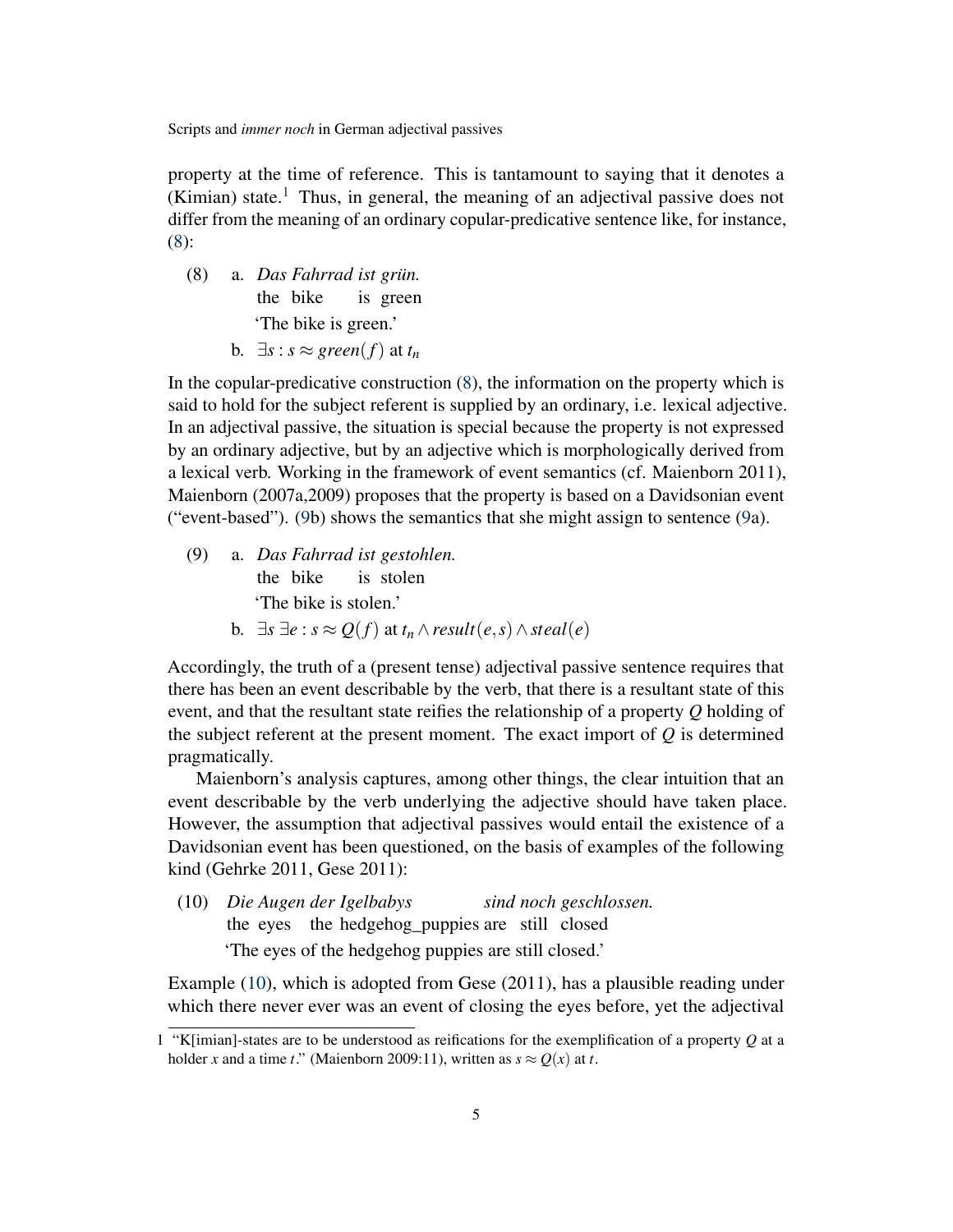passive can be used without reservation. The following sentence makes the same point, also due to Gese:

<span id="page-5-1"></span>(11) *Die linke Bronchie* the left bronchial\_tube was already always constricted *war schon immer verengt.* 'The left bronchial tube had always been constricted.'

We think that these examples do indeed falsify the assumption of an event-related entailment of existence. They show that the existence of an event which caused the described state cannot be an entailment. Rather it is a mere implicature, which, however, is easily triggered.

In light of these observations, we take the following point of view: Basically an adjectival passive denotes a state. But since it explicitly *names* a verb, its use additionally evokes an event frame that the hearer seeks to integrate into interpretation. From the fact that the verb shows up as a *past* participle, the hearer is led to conclude that the event frame should be interpreted as being relevant at some time prior to the moment of speech aka reference time.<sup>[2](#page-5-0)</sup> This strongly suggests the inference of a real event that brought about the state. Examples [\(10\)](#page-4-3) and [\(11\)](#page-5-1) show, however, that it is also possible to infer only a hypothetical event to justify the presence of the event frame in semantics: the eyes of the puppies are *as if* they have been closed, the bronchial tube is *as if* it has been constricted.

In short, we simply assume that a (present tense) adjectival passive denotes a state *s* which is characterized by a property *P* which holds of the subject referent of the sentence at *tn*. The existence of an event that caused *s* is not entailed, but comes in as an invited inference, an implicature. Apart from that detail, everything is in line with the received view on German adjectival passives, as represented by Maienborn's work.<sup>[3](#page-5-2)</sup> A formalization of our view is given in  $(12)$ , where *V* stands for the verbal predicate, e.g. "steal", as opposed to the adjectival property *P*, e.g. "stolen".

<span id="page-5-3"></span>(12) Adjectival passive meaning

| $\exists s : s \approx P(x)$ at $t_n$ | (Assertion)   |
|---------------------------------------|---------------|
| $\exists e: V(e) \wedge result(e, s)$ | (Implicature) |

In other words, an adjectival passive asserts that a given entity is in a certain state at reference time, and it additionally invites the inference that an event has taken place which resulted in this state.

<span id="page-5-0"></span><sup>2</sup> Since only present tense contexts will be discussed in this paper, we identify the reference time with the moment of speech  $(t_n)$ .

<span id="page-5-2"></span><sup>3</sup> If event frames can be interpreted as event kinds, and in section [4.1](#page-13-1) we will argue that they can, our approach will comply with the proposals of Gese (2011) and Gehrke (2011).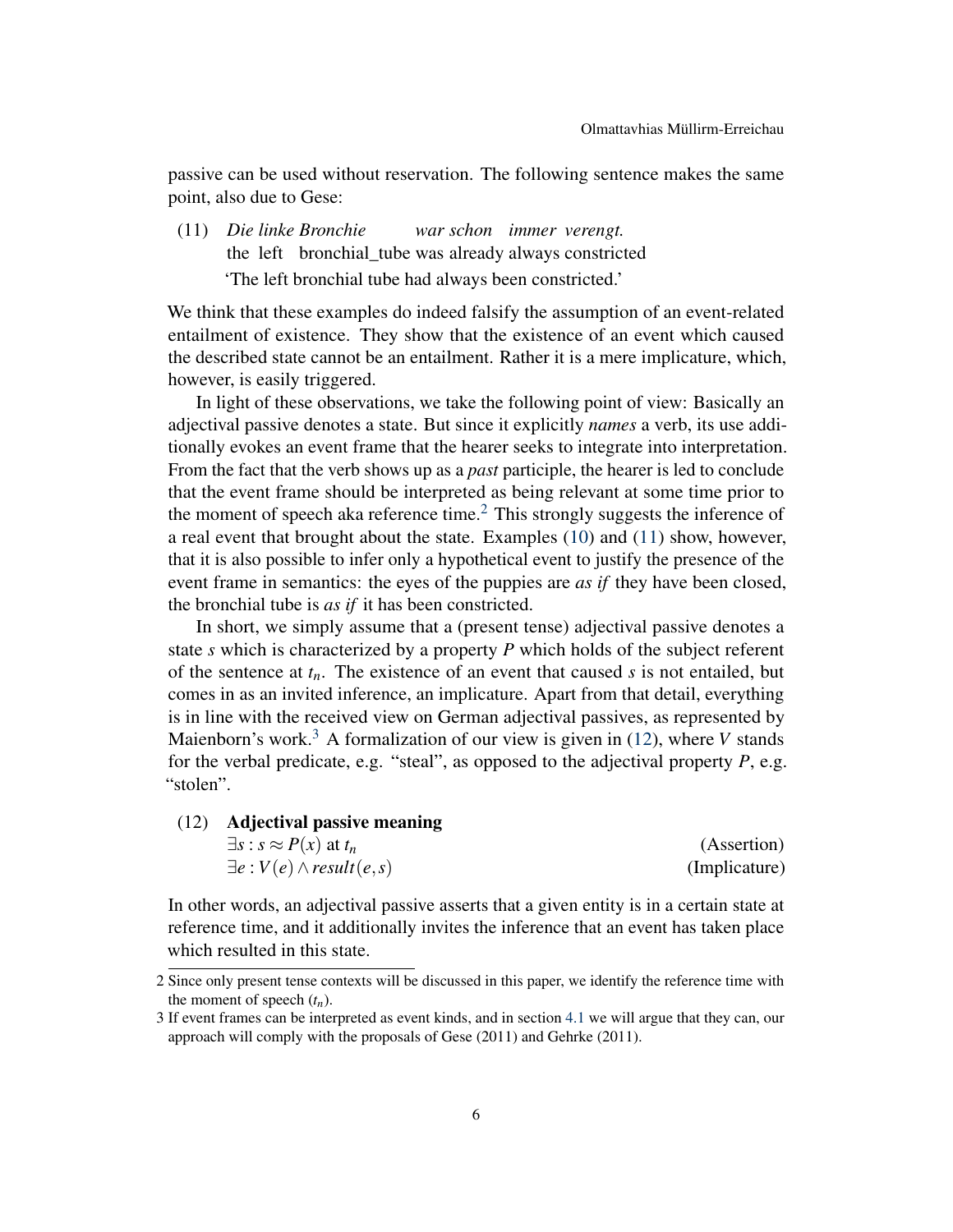#### <span id="page-6-0"></span>2.2 The meaning of "immer noch" and reversibility

As far as the meaning of *immer noch* is concerned, we assume that it basically equals the meaning of *noch*, and that the word *immer* serves as an intensifier of that meaning. The use of *noch* in connection with a verbal predicate *P* and a referent *x* triggers the presupposition that the property  $P(x)$  has been valid before reference time, and its focus lies on the fact that  $P(x)$  holds at reference time.

(13) Meaning of 'noch'  $\forall t_i : t_0 < t_i < t_n : P(x)$  at  $t_i$  (Presupposition)  $P(x)$  at  $t_n$  (Assertion)

By modifying *noch* with *immer*, the speaker additionally expresses that the first point of time at which  $P(x)$  was valid stands in some distance from  $t_n$ .

(14) Meaning of 'immer noch'  $\forall t_i : t_0 < t_i < t_n : P(x)$  at  $t_i$  (Presupposition)  $P(x)$  at  $t_n \& t_0 \ll t_n$  (Assertion)

According to Löbner (1989:176), uttering *noch P* will invite the hearer to draw the inference that the speaker believes that  $P(x)$  will be over at some future point of time. This takes over to *immer noch*, enriched by an additional piece of information that is imposed by *immer*. Accordingly, upon hearing *immer noch P*, the hearer concludes that the speaker believes that  $P(x)$  will be over at some point of time that is not very distant from *tn*.

<span id="page-6-1"></span>(15) Meaning of 'immer noch' (revised)

| $\forall t_i : t_0 < t_i < t_n : P(x)$ at $t_i$                  | (Presupposition) |
|------------------------------------------------------------------|------------------|
| $P(x)$ at $t_n \& t_0 \ll t_n$                                   | (Assertion)      |
| $\exists t_i > t_n : \neg P(x)$ at $t_i$ with $\neg(t_i >> t_n)$ | (Implicature)    |

The definition [\(15\)](#page-6-1) complies with Kratzer's explanation of the facts in [\(2\)](#page-1-2). The inference invited by *immer noch* conflicts with the truth conditions of sentences involving pure resultant state predicates, whose interpretation includes an irreversibility condition  $\forall t_j : (t_j > t_n) \rightarrow P(x)$  at  $t_j$ <sup>[4](#page-6-2)</sup>. In contrast to that, the sentences in [\(1\)](#page-1-1) do not involve such a truth condition. The distribution of *immer noch* in [\(1\)](#page-1-1) and [\(2\)](#page-1-2) is thus explicable in terms of (non-)reversibility. But how about the cases represented in [\(5\)](#page-2-3) that escape that kind of explanation? Let us have a closer look at them in the next section.

<span id="page-6-2"></span><sup>4</sup> "The resultant state passives in (2) [our example [\(2\)](#page-1-2)] convey that a contextually salient event of the kind described by the participle is over by now, the reference or topic time. Assuming, as does Parsons, that there is a state corresponding to an event's being over, that state is irreversible and has to hold forever after. Once an event is over, it is over for good. If the passives in [\(2\)](#page-1-2) describe resultant states, we have an explanation for why they are incompatible with adverbs like still." (Kratzer 2000:2)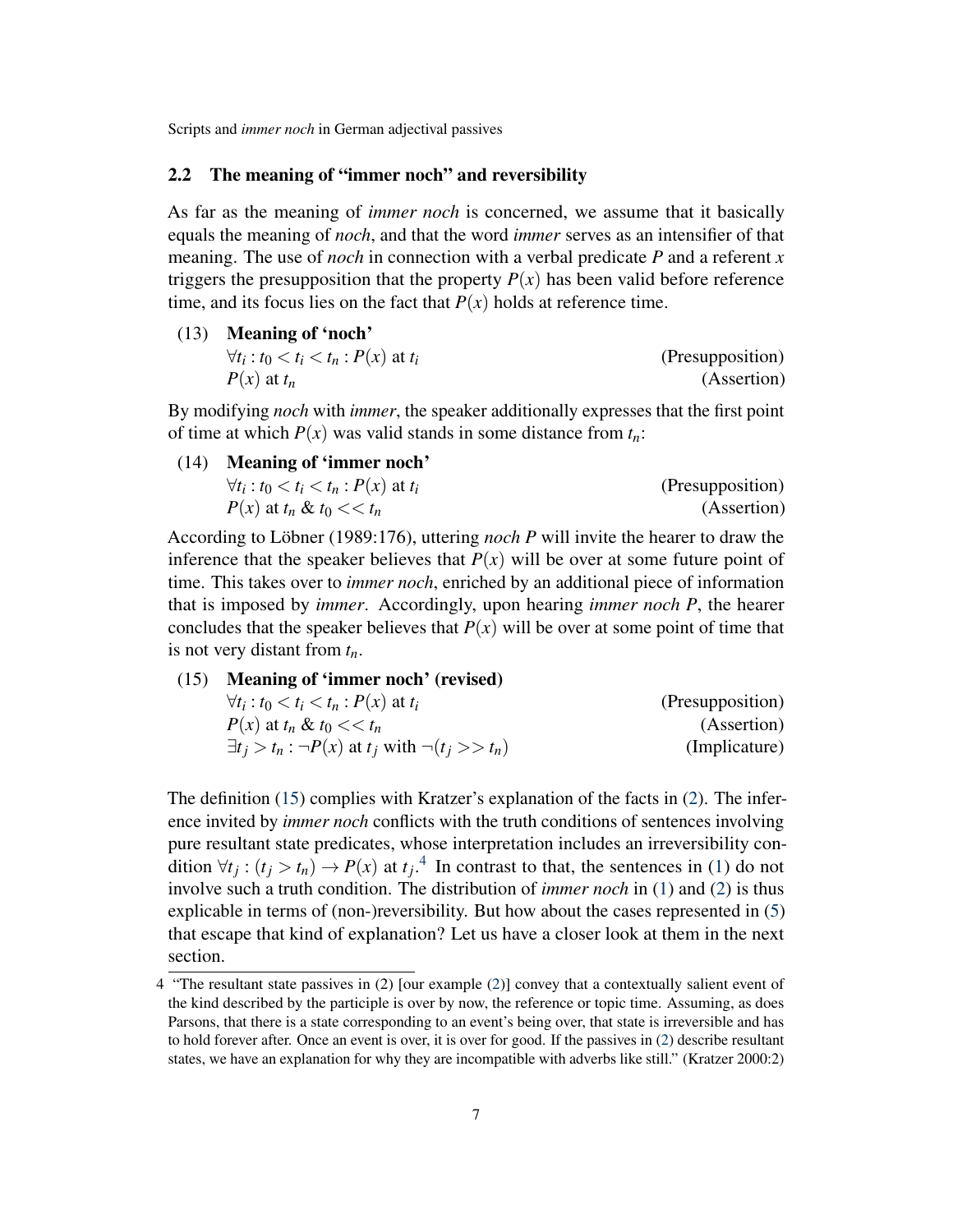#### <span id="page-7-0"></span>3 A descriptive view on the critical data

In this section, we will present some critical examples which seem to escape earlier approaches. We will also try to capture the empirical data on *immer noch* in descriptive terms.

# <span id="page-7-1"></span>3.1 The 'puzzling exceptions'

Above we saw that, sometimes, adjectival passives refrain from accepting *immer noch* even though the denoted state is clearly reversible. What is it that makes examples like [\(16\)](#page-7-2) so special?

- <span id="page-7-2"></span>(16) a. ??*Der Briefkasten ist immer noch geleert.* the mailbox is still emptied ?? 'The mailbox is still emptied.'
	- b. ??*Die Wäsche ist immer noch gewaschen.* the laundry is still washed ?? 'The laundry is still washed.'
	- c. ??*Das Glas ist immer noch ausgetrunken.* the glass is still out+drunken ?? 'The glass is still drunken.'

As a first approximation, we can say the following. In all of the examples under [\(16\)](#page-7-2), the head noun of the subject names an entity that, given reasonably foreseeable use, takes on two cyclically alternating states:

- (17) a. *Briefkasten* (mailbox): Empty  $\rightarrow$  Full  $\rightarrow$  Empty  $\rightarrow$  Full  $\rightarrow$  ...
	- b. *Wäsche* (laundry): Clean  $\rightarrow$  Dirty  $\rightarrow$  Clean  $\rightarrow$  Dirty  $\rightarrow$  Clean ...
	- c. *Glas* (glass): Empty  $\rightarrow$  Full  $\rightarrow$  Empty  $\rightarrow$  Full  $\rightarrow$  Empty ...

Additionally, we observe that in each of these examples, the verb underlying the adjective names an event that causes one of these two alternating states. In [\(16a](#page-7-2)), for instance, the verb *leeren* means something like 'cause to be empty', and being empty is one of the two states among which a customarily used mailbox oscillates. These observations suggest a first descriptive generalization:

## <span id="page-7-3"></span>(18) Generalization, first version: *immer noch* is ruled out if

- the subject denotes a thing that oscillates among two states, and
- the verb denotes an event that lexically describes the causation of one of these two states.

This generalization is immediately falsified, however, by the data given in [\(19\)](#page-8-0). These examples meet all of the conditions stated in [\(18\)](#page-7-3), so they are predicted not to tolerate *immer noch*. However, they do.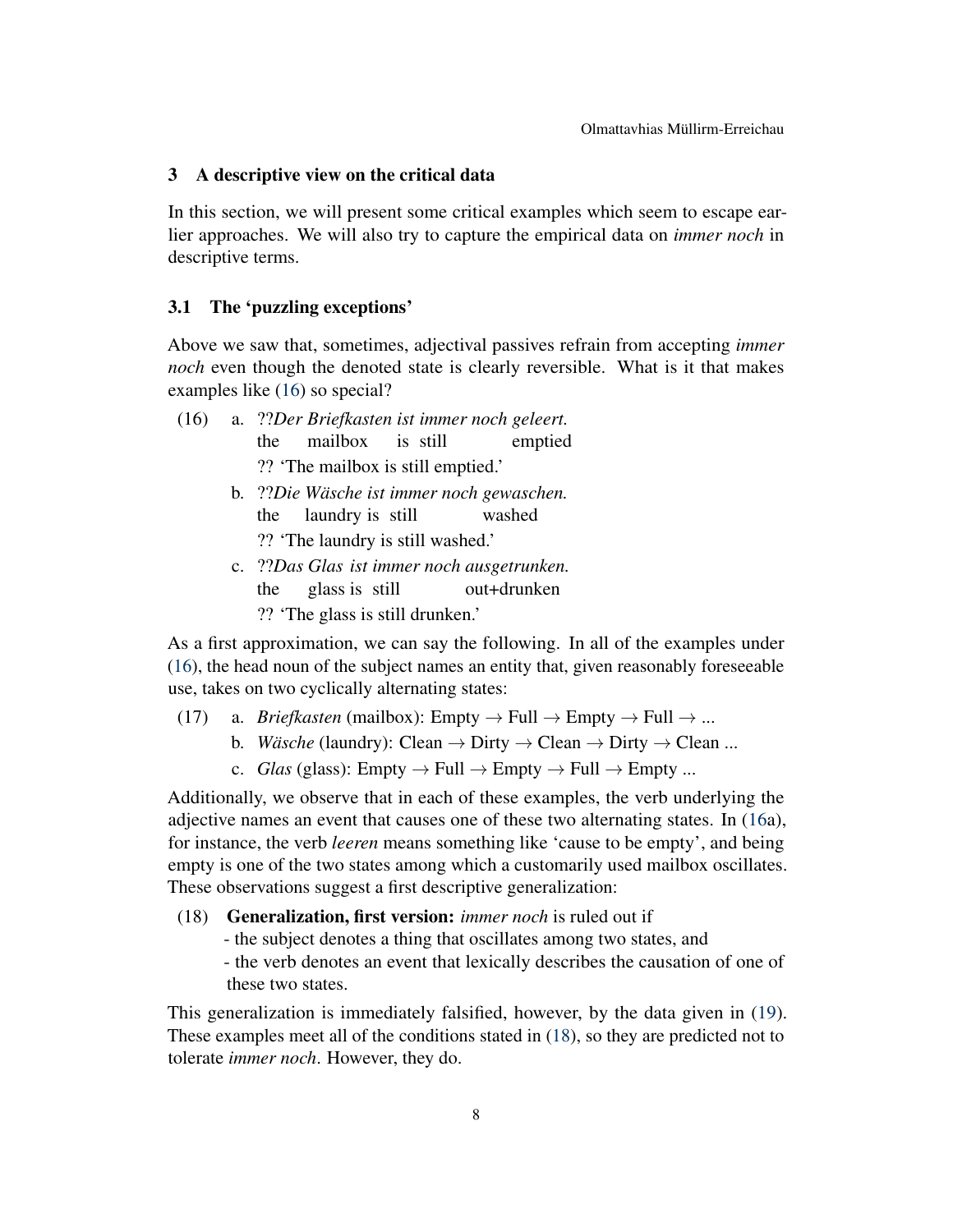- <span id="page-8-0"></span>(19) a. *Der Eimer ist immer noch gefüllt.* the bucket is still filled 'The bucket is still filled.'
	- b. *Der Akku* the accumulator is still *ist immer noch geladen.* charged 'The accumulator is still charged.'
	- c. *Die Reifen sind immer noch aufgepumpt.* (=(1b)) the tires are still up+pumped 'The tires are still pumped up.'

Examples like [\(19\)](#page-8-0) call for a refinement of our generalization. It seems that the two states among which the subject referents oscillate are different from each other with respect to a certain feature, and that the exclusion or acceptance of *immer noch* is sensitive to that. Let us therefore distinguish a "zero state" within the cycle, and indicate it by a subscript "0". The zero state is supposed to be the state that the entity is in when it is brand-new. The other one will be called "operational state":

- (20) a. *Briefkasten* (mailbox):  $Empty_0 \rightarrow Full \rightarrow Empty_0 \rightarrow Full \rightarrow ...$ 
	- b. *Wäsche* (laundry): Clean<sub>0</sub>  $\rightarrow$  Dirty  $\rightarrow$  Clean<sub>0</sub>  $\rightarrow$  Dirty  $\rightarrow$  ...
	- c. *Glas* (glass): Empty<sub>0</sub>  $\rightarrow$  Full  $\rightarrow$  Empty<sub>0</sub>  $\rightarrow$  Full  $\rightarrow$  Empty<sub>0</sub> ...

Recall our paradigmatic example [\(16a](#page-7-2)) in the light of these definitions. As before, the mailbox oscillates among two states during its lifetime, and the verb *leeren* virtually means 'cause to be in the zero state'. Could this be the valid generalization?

#### <span id="page-8-1"></span>(21) Generalization, second version: *immer noch* is ruled out if

- the subject denotes a thing that oscillates between a zero state and an operational state, and

- the verb denotes an event that lexically describes the causation of the zero state.

This can indeed account for the problematic cases noted above. Take [\(19a](#page-8-0)), for instance. Since the verb *füllen* means 'cause to be full', and since being full is not the zero state, but the operational state, the sentences under [\(19\)](#page-8-0) do not represent counterevidence to [\(21\)](#page-8-1).

The following piece of data provides further evidence in support of this generalization. It is identical to [\(16a](#page-7-2)), to the exception of the subject nominal:

<span id="page-8-2"></span>(22) *Die Schleuse ist immer noch geleert.* the ship-lock is still emptied 'The ship lock is still emptied.'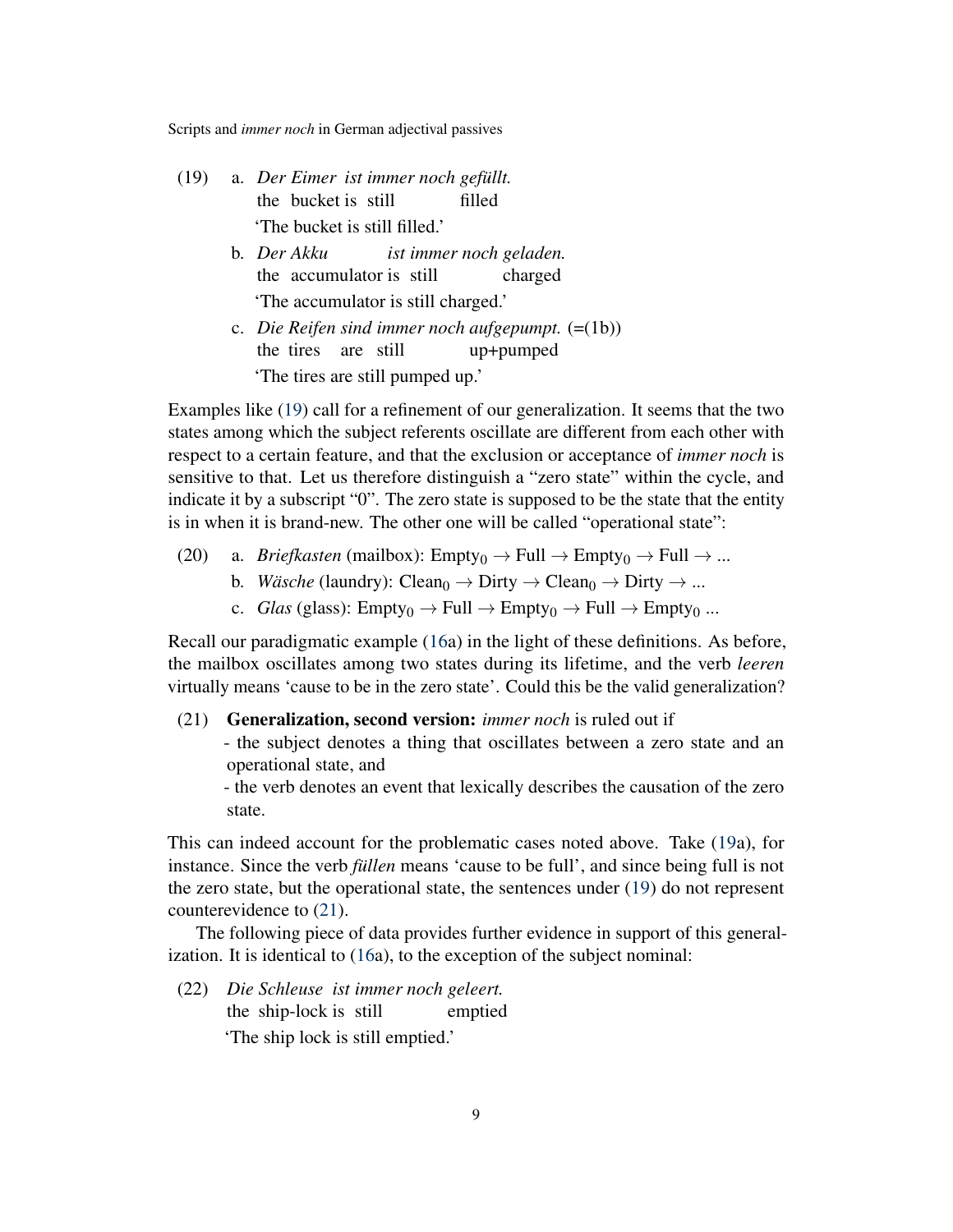Like the mailbox in [\(16a](#page-7-2)), a ship lock oscillates among the two states of being full and being empty. And like in [\(16a](#page-7-2)), the adjective is formed from the verb that describes the causation of the empty state. Unlike [\(16a](#page-7-2)), however, [\(22\)](#page-8-2) is perfectly fine with *immer noch*. The reason is obvious: the two states of the ship lock are of equal status, there is no dedicated zero state, and therefore the conditions for the exclusion of *immer noch* as they are stated in [\(21\)](#page-8-1) are not met.

However, there is still counterevidence to [\(21\)](#page-8-1). Consider the following example, brought to our attention by Wilhelm Geuder:

<span id="page-9-1"></span>(23) ??*Die Druckerpatrone ist immer noch geleert.* the printer-cartridge is still emptied ?? 'The printer cartridge is still emptied.'

There are print cartridges that are refilled when empty. Imagine that the subject referent in [\(23\)](#page-9-1) is of that kind. Its zero state will be, according to our definition above, the state of being full, because that is the state of such a cartridge when it is brand-new. Given this, the underlying verb in [\(23\)](#page-9-1) would not describe the causation of the zero state, but rather the causation of the operational state. In such a situation, our generalization [\(21\)](#page-8-1) predicts *immer noch* to be fine, but it is not. We therefore have to adjust our generalization once again.

# <span id="page-9-0"></span>3.2 Function fulfillment

Above we proposed that the zero state is the one that corresponds to the state of an entity being brand-new. This assumption is no longer tenable in view of  $(23)$  – we have to look for a better way of defining zero states as opposed to operational states. What is it that the fullness of a cartridge or a beer glass has in common with the dirtiness of, say, a T-shirt? For the time being we give a pretheoretic answer, to be made precise later on. Intuitively, what these states share is that each of them, if in force, will invite an annulment event. A full glass suggests someone's need to drink. As long as there is no drinking event, this need will remain unsatisfied. Accordingly, there is a feeling of incompleteness, or unsatisfaction, in the world as long as the glass is full. For a similar reason, a filled cartridge "awaits" for being consumed. Finally, if a shirt is dirty, this represents prima facie evidence that someone is in need of wearing it. Since a (too) dirty shirt cannot be worn anymore, a cleaning event is called for. For a better understanding of the intuition behind these rather impressionistic remarks, let us include [\(24\)](#page-9-2) into discussion:

<span id="page-9-2"></span>(24) *Die Lampe ist immer noch ausgeschaltet.* the lamp is still off-switched 'The lamp is still switched off.'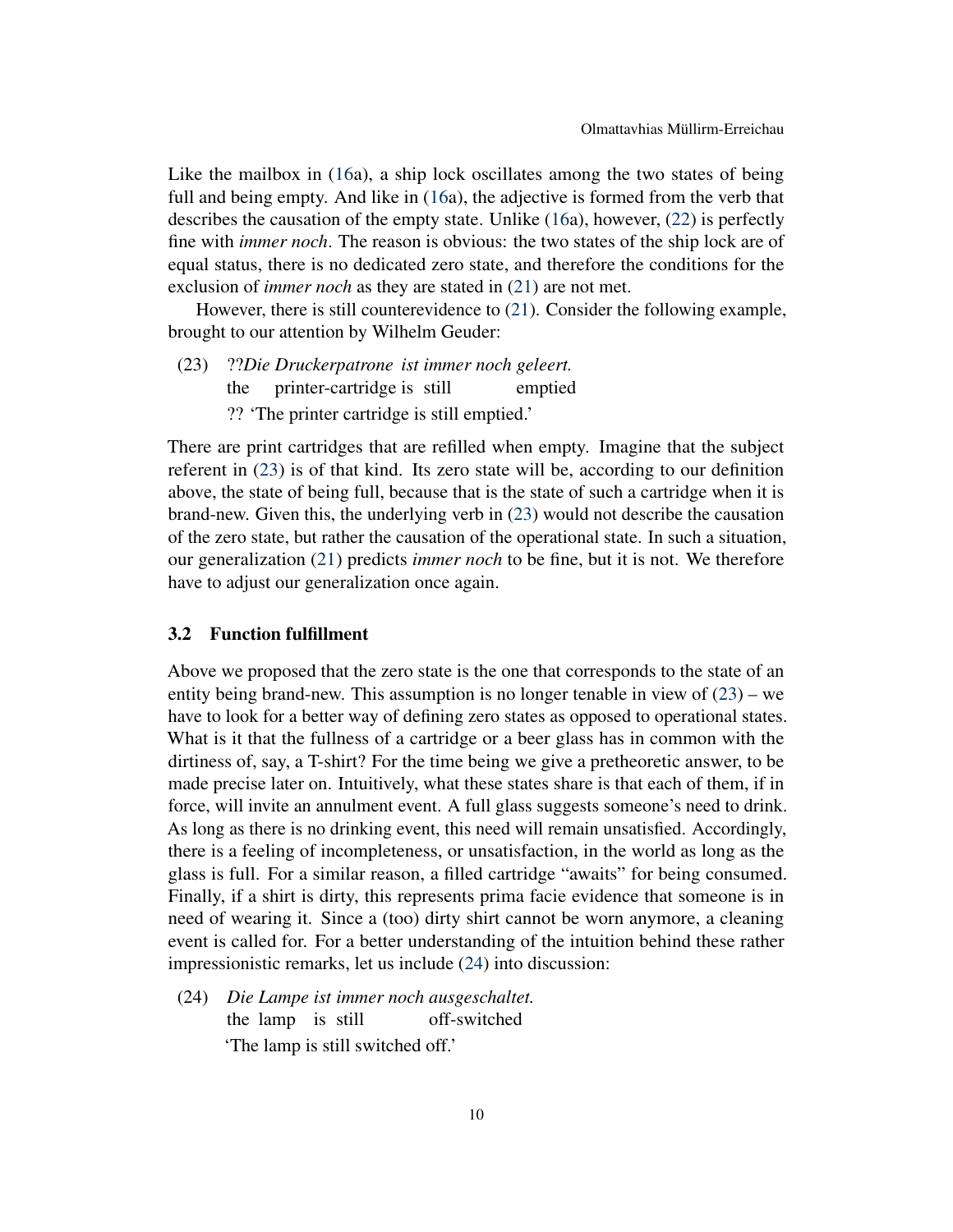A lamp is a kind of thing that oscillates among two states during its lifetime. Specifically, it oscillates between the state of being switched on and the state of being switched off. It seems plausible to assume that the zero state of a lamp is when it is switched off. Hence the underlying verb in [\(24\)](#page-9-2), *ausschalt-*, must be understood as referring to an event causing the zero state. Our generalization [\(21\)](#page-8-1) would exclude *immer noch*, but *immer noch* is fine.

We seem to face a problem. Apparently there is no important difference between [\(24\)](#page-9-2) and [\(5a](#page-2-3)), repeated here for convenience as [\(25\)](#page-10-0), but in one case *immer noch* is accepted while in the other case it is rejected.

<span id="page-10-0"></span>(25) ??*Der Briefkasten ist immer noch geleert.* the mailbox is still emptied ?? 'The mailbox is still emptied.'

[\(26\)](#page-10-1) shall serve to visualize the kinds of states among which the two things oscillate.

<span id="page-10-1"></span>(26) a. *Lampe* (lamp):

$$
\begin{array}{lcl} \mathrm{Off}_0 & \rightarrow \mathrm{Switching\_On} \rightarrow \mathrm{On} & \rightarrow \mathrm{Switching\_Off} \rightarrow \mathrm{Off}_0 & \rightarrow ... \\ \mathrm{State}_0 \rightarrow \mathrm{Event}_1 & \rightarrow \mathrm{State}_1 \rightarrow \mathrm{Event}_2 & \rightarrow \mathrm{State}_0 \rightarrow ... \end{array}
$$

b. *Briefkasten* (mailbox):

 $Empty_0 \rightarrow Filling \rightarrow Full \rightarrow Emptying \rightarrow Empty_0 \rightarrow ...$  $State_0 \rightarrow Event_1 \rightarrow State_1 \rightarrow Event_2 \rightarrow State_0 \rightarrow ...$ 

At first glance, the two cases seem to be on a par. Yet there is an important difference! To see it, we have to take into account the purpose or *function* of the respective entities, and the way that the events Event<sub>1</sub> and Event<sub>2</sub> relate to that function.

Let the function of a lamp be the lighting of a room. In how far do the events involved in the cycle [\(26a](#page-10-1)) contribute to the fulfillment of the function? The function of lighting a room is clearly met by Event<sub>1</sub> (the switching on). It is, however, not touched upon by Event<sub>2</sub> (the switching off). The purpose of carrying out Event<sub>2</sub> is a separate one, i.e. saving energy. In this respect the case of the lamp differs from the case of the mailbox: Assume that the function of a mailbox is to direct mail into the hands of the mailbox owner. Now consider the cycle indicated in [\(26b](#page-10-1)). It turns out that both events, Event<sub>1</sub> (the filling) and Event<sub>2</sub> (the emptying), contribute to function fulfillment. By Event<sub>1</sub>, mail is getting into the mailbox – the mailbox changes from zero state to operational state. By Event<sub>2</sub>, the mail is getting into the hand of the mailbox owner – the mailbox changes from operational state to zero state.

How about the other "puzzling exceptions" of [\(16\)](#page-7-2), where *immer noch* is excluded when the reaching of the zero state is at issue?

<span id="page-10-2"></span>(27) a. *Bierglas* (beer glass):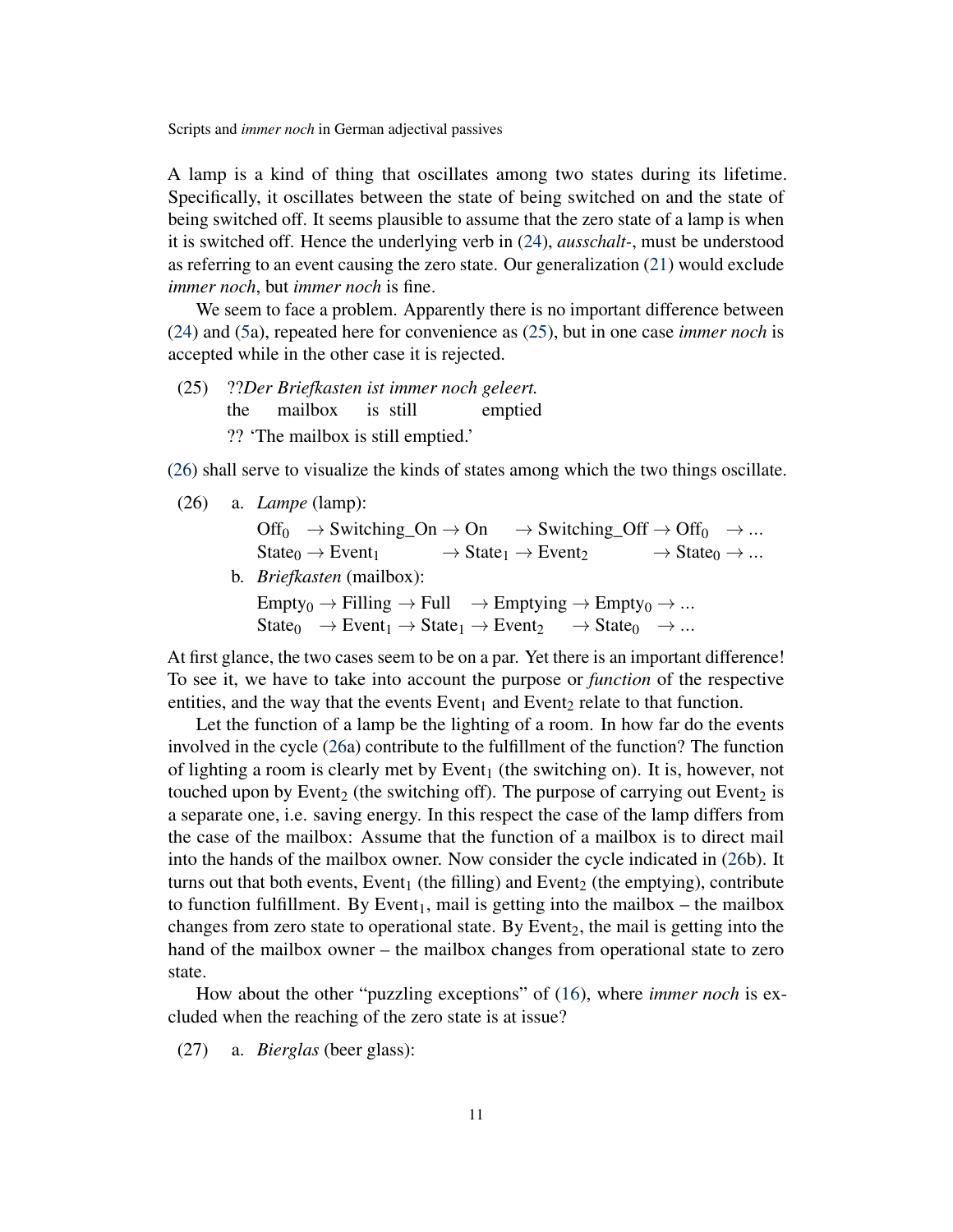$Empty_0 \rightarrow Filling \rightarrow Full \rightarrow Emptying \rightarrow Empty_0 \rightarrow ...$  $State_0 \rightarrow Event_1 \rightarrow State_1 \rightarrow Event_2 \rightarrow State_0 \rightarrow ...$ b. *Hemd* (shirt):  $\text{Clear}_0 \to \text{Wearing} \to \text{Dirty} \to \text{Washing} \to \text{Clear}_0 \to \dots$  $State_0 \rightarrow Event_1 \rightarrow State_1 \rightarrow Event_2 \rightarrow State_0 \rightarrow ...$ 

Let the function of a beer glass be to direct beer into the mouth of the person who wants to drink. Again, two steps must be taken to function fulfillment: First (Event<sub>1</sub>), beer is going into the glass – the state of the glass changes from zero state to operational state. Then (Event<sub>2</sub>), the beer is going into the mouth – the state of the glass changes from operational state to zero state. Virtually the same can be said about the cartridge. Given that its function is to direct ink onto paper, it is the effect of the two events in combination that ensures function fulfillment.

An interesting case is given by [\(27b](#page-10-2)). Assume that the function of a shirt is to dress you. Similar to the case of the lamp, only one step  $(Event<sub>1</sub>)$  must be taken to function fulfillment: put it on! There is an important difference to the case of the lamp, however. The point is that  $Event_1$  leads to an operational state which is "not stable" as far as the thing's function is concerned. While wearing the shirt, it will increasingly become contaminated until, at some point of time, it no longer dresses you. Due to that "undermining of the function" a second event is necessary from time to time to maintain function fulfillment – a cleaning. We can describe the cleaning as a "reset event" that returns the shirt to its zero state.

Summing up, *immer noch* seems to be sensitive to whether the two events of the cycle, Event<sub>1</sub> and Event<sub>2</sub>, together contribute to function fulfillment. This condition is not met in the case of the lamp. We have encountered two variants. Either the first event serves to prepare the second event, or the second event serves to undo undesired by-products of the first event. We finally arrive at the descriptive generalization given in [\(28\)](#page-11-0):

#### <span id="page-11-0"></span>(28) Generalization, third version: *immer noch* is ruled out if

- the subject denotes a thing that oscillates between a zero state and a nonzero state, and

- the verb denotes an event that lexically describes the causation of the zero state, and

- both kinds of states are functionally connected with each other in the sense that function fulfillment of the entity is maintained only if the two events leading to the states occur in combination. $5$ 

<span id="page-11-1"></span><sup>5</sup> Very simply put: A forever shining lamp would fulfill its function, but a forever filled beer glass would not.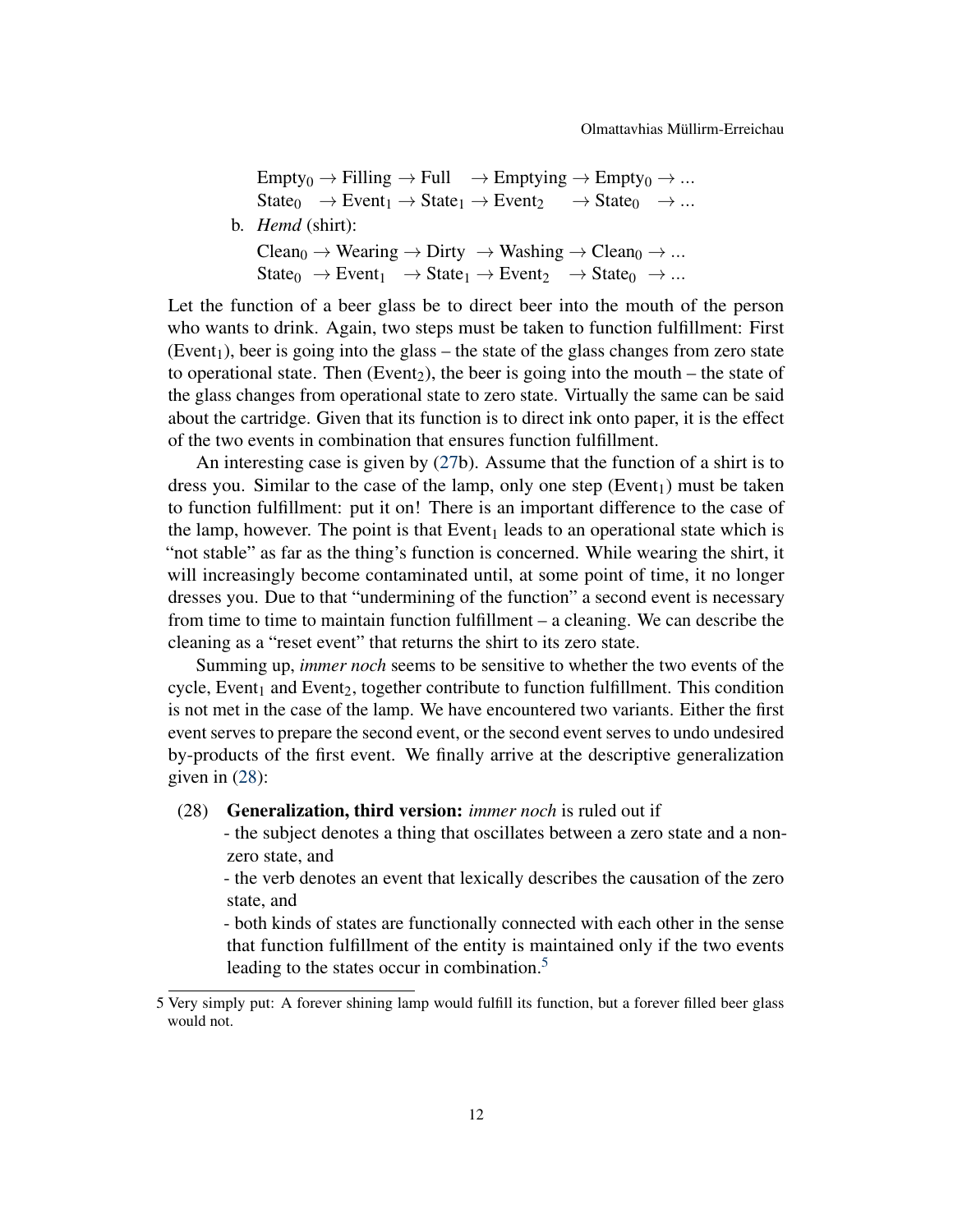This is the descriptive generalization for which we claim empirical adequacy. Developing an account that explains it will be the concern of Section [4.](#page-13-0)

# <span id="page-12-0"></span>3.3 The 'job-is-done'-reading

Discussing the conditions for the exclusion of *immer noch* in adjectival passives we cannot ignore the so-called 'job-is-done'-reading (e.g. Rapp 1996, Kratzer 2000, Maienborn 2009). Maienborn (2007:108) in particular observes that job-isdone contexts can "rescue", i.e. pragmatically license, virtually any otherwise bad adjectival passive:

- (29) a. ??*Die Katze ist gestreichelt.* the cat is petted ?? 'The cat is petted.'
	- b. ??*Die Prinzessin ist geheiratet.* the princess is married ?? 'The princess is married.'
- <span id="page-12-1"></span>(30) a. *Anna hat ihre Nachbarspflichten erfüllt. Der Briefkasten ist geleert,* Anna has her neighbor-duties fulfilled the mailbox is emptied *... und die Katze ist gestreichelt.* ... and the cat is petted

'Anna has done her neighborly duties: the mailbox is emptied, the flowers are watered and the cat is petted.'

b. *Das Märchen ist erst vorbei, wenn die Prinzessin geheiratet ist.* the fairytale is only over if the princess married is 'The fairytale is not over until the princess is married.'

What is going on here is that the context imposes an obligation ("job") on some person. To fulfill it, the person has to perform the kind of action/event named by the verb. Since the content of the obligation can be virtually any kind of action, creating a job-context is a powerful tool for pragmatically licensing the use of almost any action verb in adjectival passives.

We observe that *immer noch* is never compatible with an adjectival passive understood in a 'job-is-done' reading! This holds even where *immer noch* is otherwise tolerated: if embedded within a job-context, *immer noch* will be rejected. Compare the following:

(31) a. *Das Fahrrad ist immer noch gestohlen.* the bike is still stolen 'The bike is still stolen.'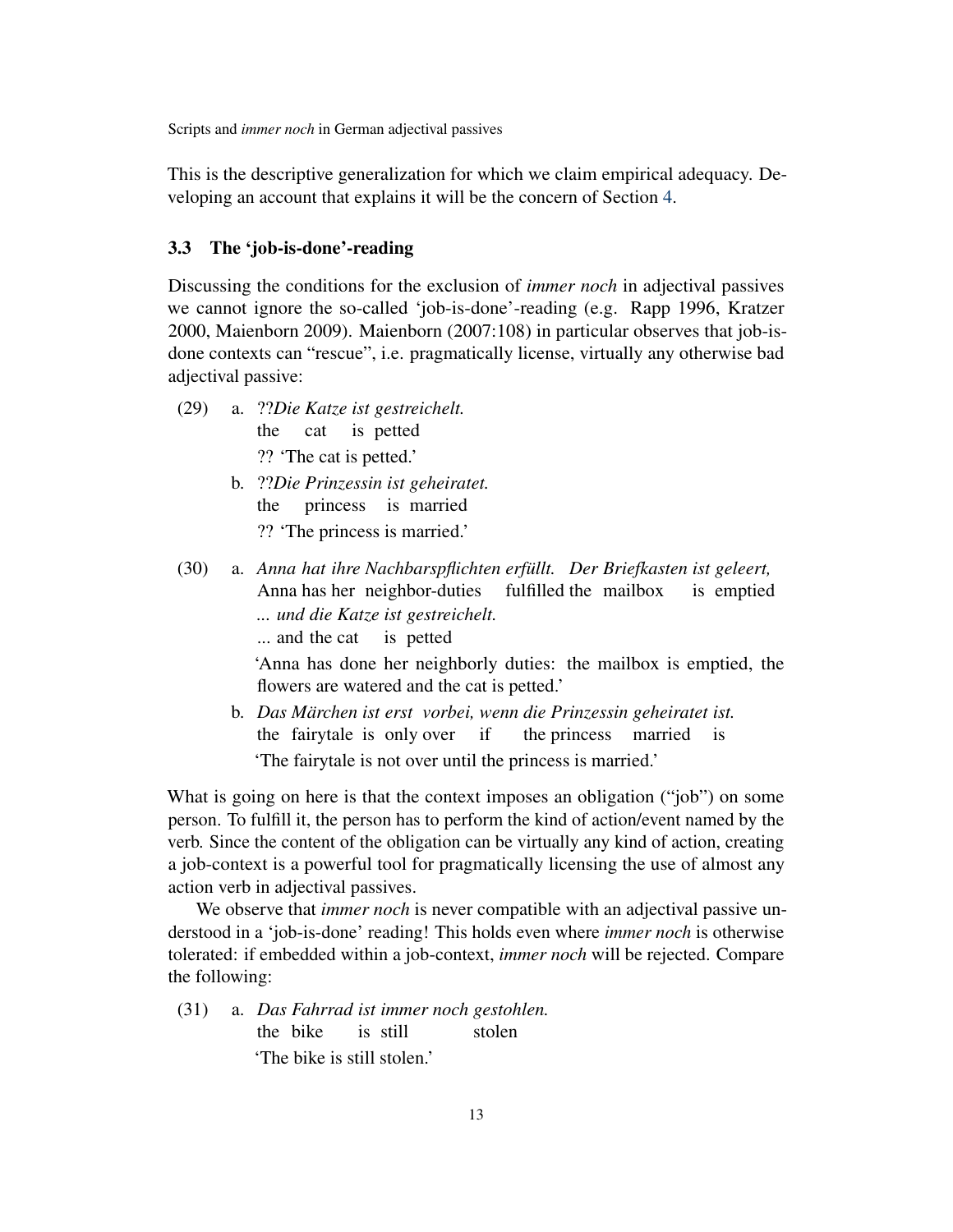b. ??*Auftrag ausgeführt! Das Fahrrad ist immer noch gestohlen.* mission accomplished the bike is still stolen ?? 'Mission accomplished! The bike is still stolen.'

We thus note a general constraint that can be stated as follows:

(32) If an adjectival passive is uttered within a job-context, expressing that the job is done, *immer noch* is systematically excluded.

This constraint calls for an explanation, and in section [4.4](#page-26-0) below we will give a solution to this observation.

#### <span id="page-13-0"></span>4 An explanation in terms of frames and scripts

# <span id="page-13-1"></span>4.1 Setting the stage: scripts and frames

In the previous sections we have worked out the conditions that accompany the exclusion of *immer noch* in those adjectival passives that escape Kratzer's (2000) account. We have seen that the subject referent has to be associated with two kinds of cyclically occuring events, and that both event kinds in combination must realize for function fulfillment of the subject entity. The latter in particular suggests that the notion of a *Script* may play a crucial role in understanding the facts.

The term *Script* has been brought into the cognitive literature in the 1970's. Schank & Abelson (1977:41,1975:151) describe it as "a structure that describes an appropriate sequence of events in a particular context." More elaborated, "a script is a predetermined, stereotyped sequence of actions that define a well-known situation. [...] Each action results in conditions that enable the next to occur. To perform the next act in the sequence, the previous acts must be completed satisfactorily." (Schank & Abelson 1977:45,1975:152).

Schank & Abelson (1975:65) distinguish three types of scripts: Situational scripts describe the order of events in a stereotypical situation, e.g. the restaurant script. Personal scripts are more particularized. They refer to the actions a person undertakes when playing a particular role. Examples of Schank & Abelson include a flatterer, a jealous spouse, or a good samaritan. The third type of scripts, instrumental scripts, is of particular interest for us. They describe prescribed sequences of actions related to a particular object entity. Examples are lighting a cigarette, starting a car, or frying an egg. Unlike situational scripts, which usually take multiple actors, instrumental scripts have only one mandatory participant. Furthermore, they have an intended goal which consists of bringing this participant into a determined state.

While the term 'script' has largely been unattended to from linguistic viewpoints, the notion of 'frame', which emerged roughly in the same time, has gained more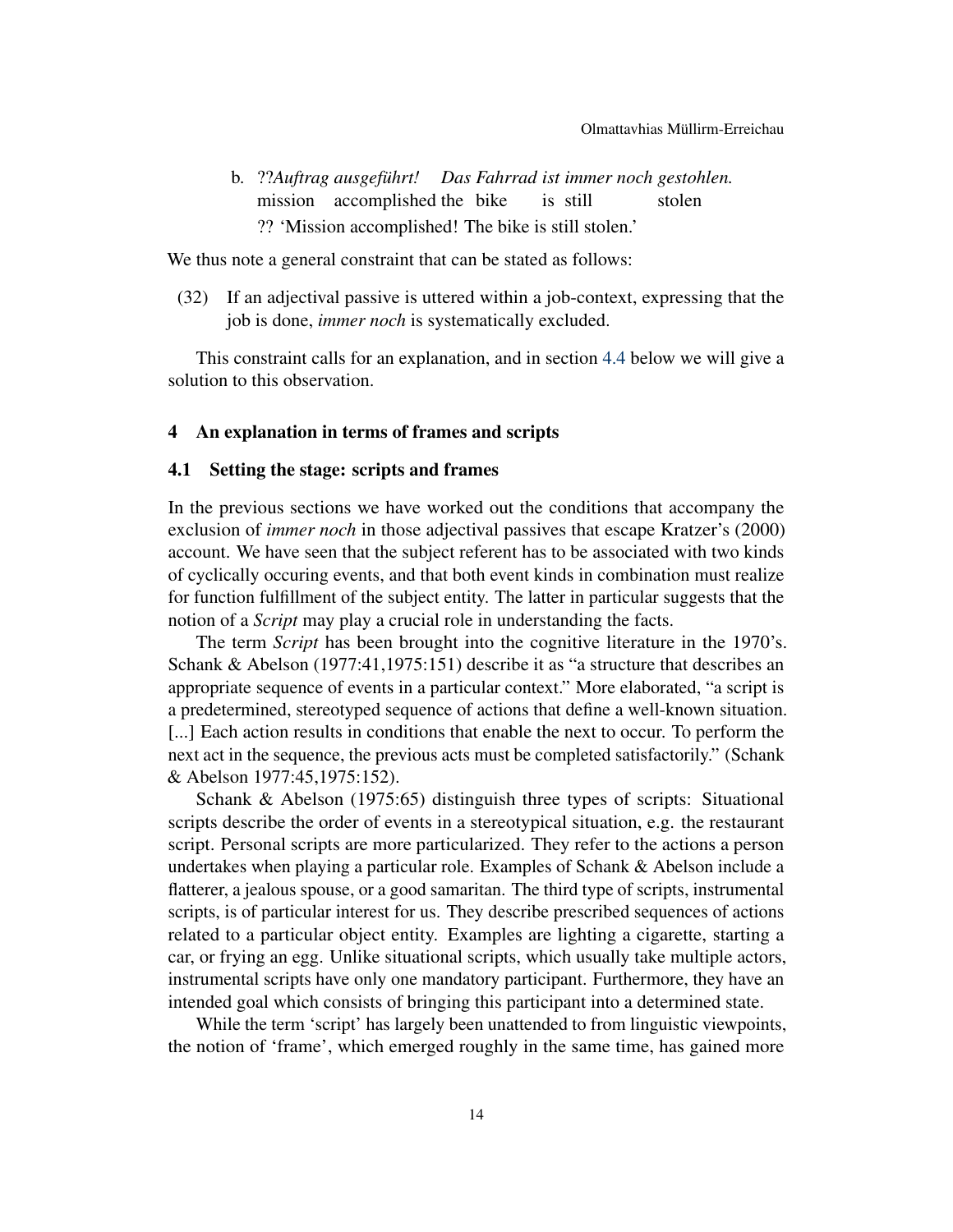interest, above all in cognitive and computational linguistics. In general, a frame is "a data-structure for representing a stereotyped situation" (Minsky 1975). This notion has been central to frame semantics (Fillmore 1976) and FrameNet (Baker et al. 1998, Ruppenhofer et al. 2010), which are based on the assumption that every lexical unit, i.e. a pairing of a lexical expression with a meaning, evokes a particular frame. For every frame *F* there is a set of lexical units  $LU(F)$  which evoke the frame. For example, the use of the verb *murder* is one of the lexical units, the use of which evokes the frame Killing.

A frame consists of various frame elements, which may be specific, like Killer and Victim, but also general, like Time and Location. The frame elements of a frame evoked by a particular verb correspond to *thematic roles* in the event denoted by the verb. Frame elements are slots which are filled by the entities which are denoted by syntactic argument expressions of the verb. Note that, according to FrameNet (Ruppenhofer et al., 2010:5), also adjectives can evoke frames. For instance, the adjectives *full* and *empty* evoke the stative frame Fullness.

In our understanding, at least if evoked by a lexical verb, the term 'frame' can be used equivalently to 'event type' or 'kind of eventuality'.<sup>[6](#page-14-0)</sup> To the extent that conceptual structures are organized in frames, as is widely in cognitive linguistics (cf. e.g. Fillmore 1976, van Dijk 1977, Barsalou 1992), such a view would comply with Krifka's (1995) proposal that kinds are a species of concepts. A frame and its frame elements then describe a kind of eventuality which is characterized by certain conditions on its participants. It must not be confused with a particular event, which is referred to by the use of a finite verb, and which can be said to realize or *instantiate* a frame. Generally, while an event is a token, a frame is a type (for an extended discussion see Busse 2012:539ff.). Seeing frames as event types allows us to make the relationship between a verb, its truth conditional impact and the frame it evokes more precise, and we can define the following:<sup>[7](#page-14-1)</sup>

- (33) a. Any occurrence of a verb evokes a frame *F* (which is tantamount to saying that it introduces a discourse referent for an event type).
	- b. Any occurrence of a finite verb introduces a discourse referent for an event token, which is an instance of *F*.

The relationship between frames and scripts is very close. In an intuitive understanding, a script consists of various frames. But also, in a general sense, the notion frame subsumes scripts. As Busse (2012:543) writes, "Scripts can be conceived of

<span id="page-14-0"></span><sup>6</sup> Eventualities are actions, states, processes and the like (cf. Bach 1986).

<span id="page-14-1"></span><sup>7</sup> For nouns and adjectives, frame evocation is not as simple and requires the interaction of more than one frame. See Irmer (2013:38) for a proposal.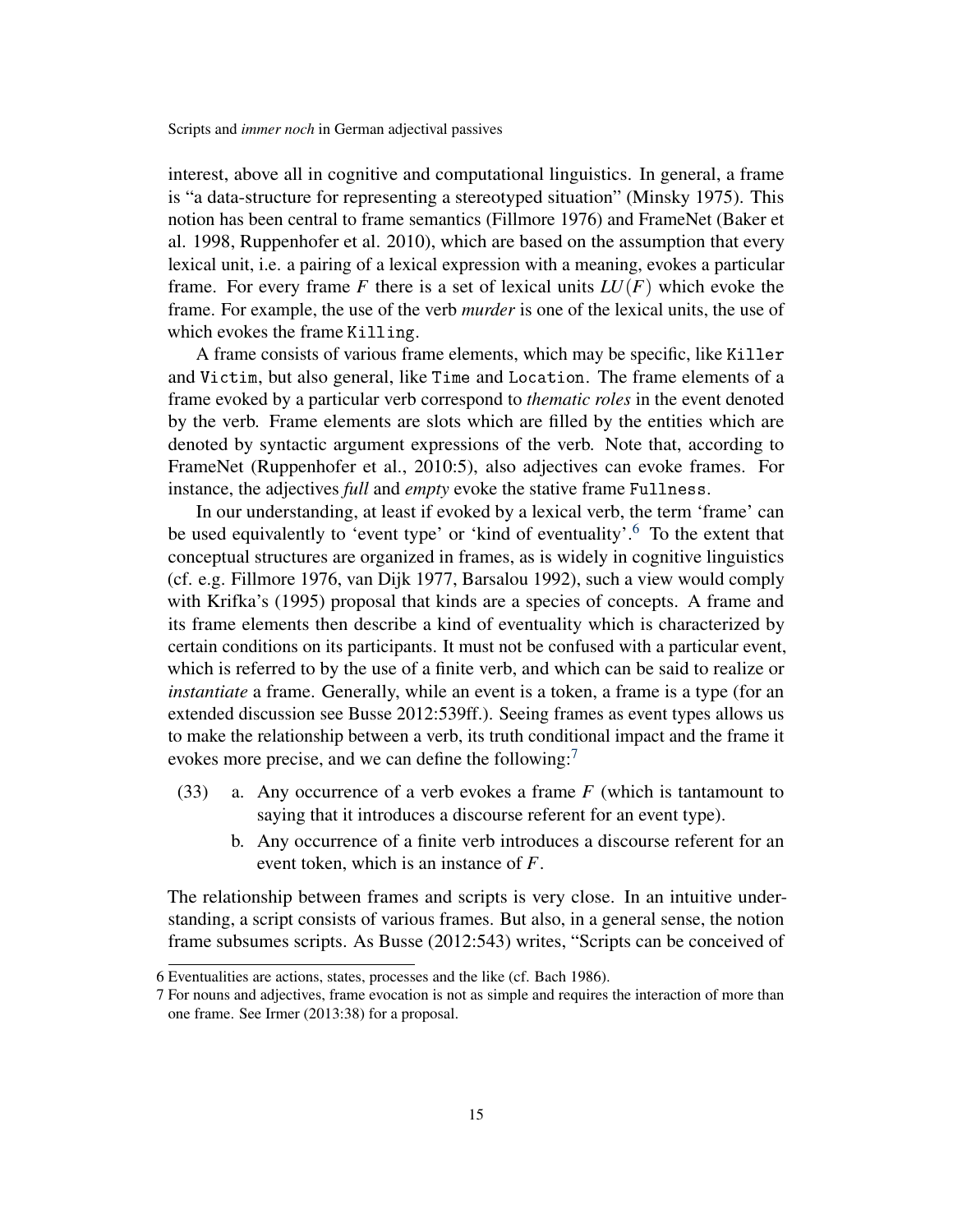as event-related complex frame structures consisting of temporally and/or causally linked (sub-)event frames".<sup>[8](#page-15-0)</sup>

Starting from Busse's suggestion, we will now develop a precise definition of scripts. To begin with, we propose that there are two conditions that the frames in a script have to fulfill. First, the frames of a script are temporally ordered. Second, an event instantiating a frame in a script provides an occasion for an event instantiating the next frame in the script.

For the first condition, we can resort to *precedes*, a temporal relation between frames that is in use in FrameNet as part of the definition of a subframe.<sup>[9](#page-15-1)</sup> Though FrameNet defines precedence for subframes of a complex frame, the conception of precedence of subframes carries over easily to scripts, which may be seen as a special case of complex frames consisting of various subframes which precede each other. If a precedence relation between two frames is part of our conceptual knowledge, then we can derive a condition on events that instantiate these frames:

(34) Let  $F_1$ ,  $F_2$  be frames and  $e_1$ ,  $e_2$  events. If *precedes*( $F_1, F_2$ ) ∧*e*<sub>1</sub> INST  $F_1$  ∧*e*<sub>2</sub> INST  $F_2$ , then  $t(e_1) < t(e_2)$ .

However, there is more to a script than simple temporal precedence of frames. The connections between them are more tight: a subframe of the script must have been instantiated by an event before the next event – instantiating the next frame – might take place. Recall from above Schank  $&$  Abelson's wording that "[e]ach action results in conditions that enable the next to occur". The relation of causality, as it is suggested by Busse, is clearly too strong to capture this. But there is an alternative: an event instantiating a frame in the script can be said to provide an *occasion* for the next event to happen. This we consider to be the second condition imposed on frames in a script.

The notion of *occasion* has been introduced into the literature on text interpretation by Hobbs (1985). He argued that it is very often the case that an event is mentioned in a text, and another one can be inferred from it by the use a certain amount of background knowledge. He called this relation between events, which is more than temporal precedence but less than causality, the *occasion* relation. Occasion holds between two text segments if they express an event ("change of state") and a state, respectively, and one can infer that the state is either the initial or

<span id="page-15-0"></span><sup>8</sup> "Skripts können auch als ereignisbezogene komplexe Frame-Strukturen mit temporal und/oder kausal miteinander verknüpften Teil-Ereignis-Frames aufgefasst werden" (Busse 2012:543)

<span id="page-15-1"></span><sup>9</sup> "Precedes captures the temporal ordering of subevents within a complex event. The relation holds between component subframes of a single complex frame, and provides additional information to the set of Subframe relations[...]" (Petruck and Melo 2012)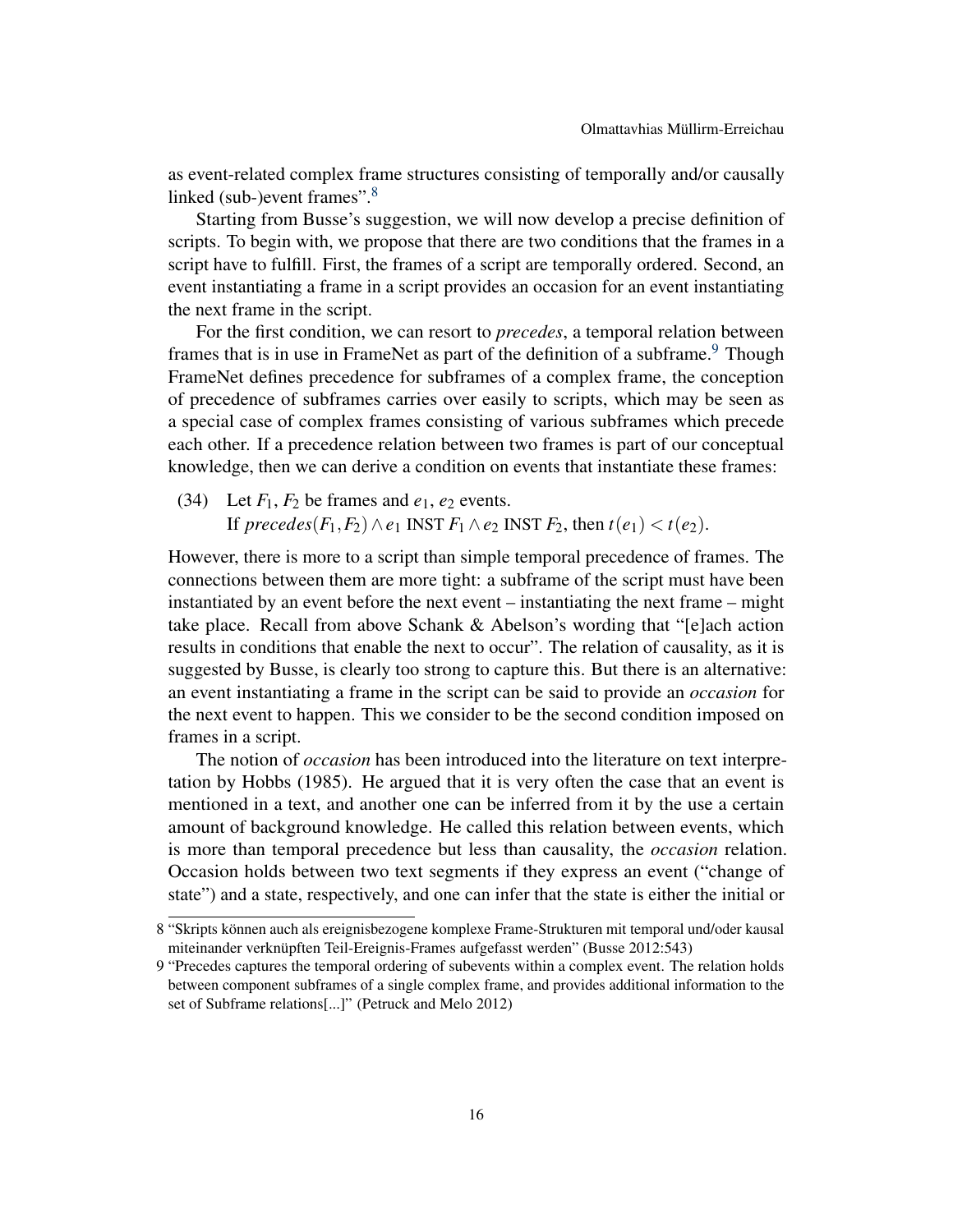final state of the event.<sup>[10](#page-16-0)</sup> The notion was picked up by Kehler (2002) and Asher & Lascarides (2003).<sup>[11](#page-16-1)</sup> Note that Hobbs (1985) regards *occasion* as a relation between text segments and also between the expressed events, while Asher & Lascarides (2003) treat it as a relation between events. Here, for a definition of *occasion* in terms of frames suited to our purposes, we try to be more precise without getting too far away from Hobbs' original definition. The type-level relation *occasion* between two frames boils down on the token-level to relationships between events instantiating them and a state.

(35) An *occasion* relation holds between two frames  $F_1$  and  $F_2$  iff from an event  $e_2$  which is instance of  $F_2$ , an initial state  $s_1$  can be inferred, which is the final state of an event  $e_1$  which instantiates  $F_1$ .

The final state of an event is its resultant state (Parsons, 1990:234), which is characterized by the fact that the event has culminated. Following many, we will express this relation between an event and a state as  $result(e_1, s_1)$ . Regarding the initial state of an event, it is the state which provides an occasion for the event to occur, i.e.  $\alpha$ *ccasion*( $s_1, e_2$ ). In terms of Kimian states, it is the state which is characterized by a property Q holding of some entity x at the time of the initial phase of  $e_2$ ,  $t_{init}(e_2)$ .<sup>[12](#page-16-2)</sup> We thus arrive at the following definition of *occasion*.

- (36) Let  $F_1$ ,  $F_2$  be frames and  $e_1$ ,  $e_2$  events instantiating them with a common participant *x*. Then *occasion*( $F_1$ , $F_2$ ) iff  $\exists s_1$  such that
	- (i)  $result(e_1, s_1)$  and
	- (ii)  $\operatorname{occasion}(s_1, e_2)$

where *occasion*( $s_1, e_2$ ) iff  $\exists Q \exists x : s_1 \approx Q(x)$  at  $t_{init}(e_2)$ .

Let us now put the pieces together. To define the notion of a script we appeal to frames as well as to states and events instantiating them. Thus, on the one hand, there are relationships between frames, type-level relations (a), and on the other hand, we find relationships between events and states, token-level relations (b).

<span id="page-16-3"></span>(37) A Script is a complex frame structure consisting of a sequence of frames *F*1, *F*<sup>2</sup> ... *F<sup>n</sup>*

<span id="page-16-0"></span><sup>10</sup> "Occasion holds between two text segments if either (a) a change of state can be inferred from the assertion of  $S_0$ , whose final state can be inferred from  $S_1$ , or (b) a change of state can be inferred from the assertion of  $S_1$ , whose initial state can be inferred from  $S_0$ " (Hobbs 1985:10).

<span id="page-16-1"></span><sup>11</sup> Asher & Lascarides (2003) characterized the term occasion, rather vaguely, as follows: "A relation occasion normally holds between two events if there are two event types  $\phi$  and  $\psi$  that are related somehow in terms of stereotypical script knowledge" (Asher & Lascarides 2003:201, cf. also Irmer 2011:142,214).

<span id="page-16-2"></span><sup>12</sup> For a theory of the temporal structure of events, see e.g. [Kamp & Reyle](#page-31-0) [\(1993\)](#page-31-0).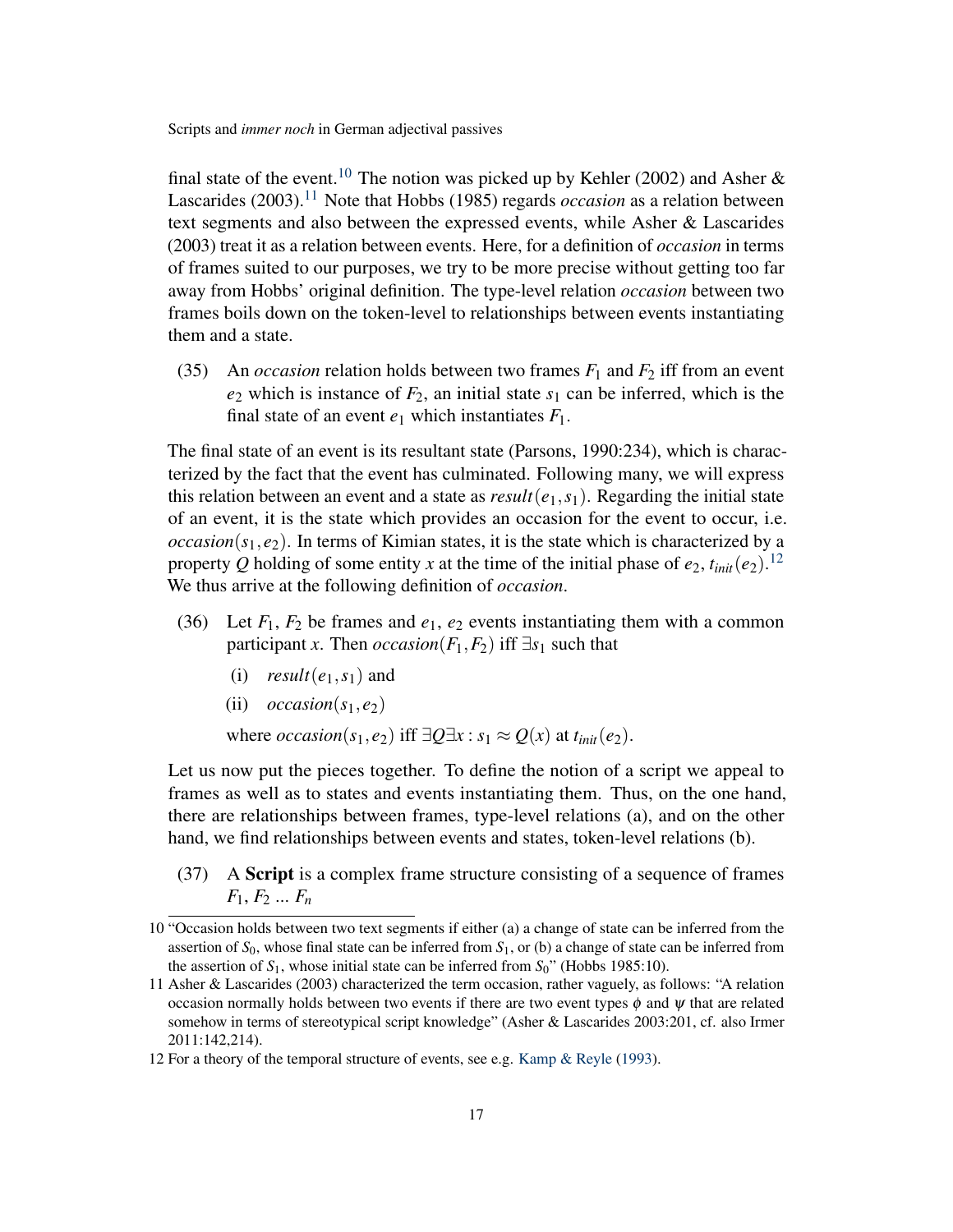

<span id="page-17-0"></span>Figure 1 General form of a script

- i. with a temporal ordering:
	- (a) *precedes*( $F_1, F_2$ ), ..., *precedes*( $F_{n-1}, F_n$ )
	- (b)  $\forall i (1 \leq i \leq n) : e_i \text{ INST } F_i \wedge e_{i+1} \text{ INST } F_{i+1} \rightarrow t(e_i) \leq t(e_{i+1}).$
- ii. where an event instantiating  $F_i$  results in a state which provides an occasion for an event instantiating  $F_{i+1}$  to occur:
	- (a)  $occasion(F_1, F_2), \ldots, occasion(F_{n-1}, F_n)$
	- (b)  $\forall i (1 \leq i \leq n) : e_i \text{ INST } F_i \rightarrow \exists s_{i-1} : \text{result}(e_{i-1}, s_{i-1}) \wedge s_{i-1} \approx$  $Q(x)$  at  $t_{init}(e_i)$

More compactly, one may state that two frames  $F_1$  and  $F_2$  form a coherent part of a script iff *precedes*( $F_1, F_2$ )  $\land$  *occasion*( $F_1, F_2$ ). A convenient way of visualizing scripts can be borrowed from the theory of Petri-Nets (cf. Sowa 2000:220ff.). Petri-Nets consist of event nodes and state nodes connected by directed arcs. A script in form of a Petri-Net is depicted in Fig. [1,](#page-17-0) where boxes represent event frames and circles stand for states. The final state of the script is indicated by a thicker circle.

At this point, a note on the ontological status of states is in order. There are basically two possibilities: either we assume that a state is an instance *s* of some kind of state *S*, or we assume an ontologically weaker *s* which is characterized by a property *P* which holds of some entity *x* at some time *t<sup>s</sup>* . This latter view is taken by Maienborn (2007b, 2009), who works with Kimian states in the characterization of adjectival passives (see Section [2.1](#page-3-1) above). In the first case, a script may be schematized as [\(38a](#page-17-1)), and in the second as [\(38b](#page-17-1)).  $F_i$  stands for an event frame and  $S_i$ for a stative frame.

<span id="page-17-1"></span>(38) a.  $F_1 > S_1 > F_2 > S_2$ b.  $F_1 > F_2$ 

In the first variant, a state (e.g. denoted by an adjectival passive) would be an instance of a stative frame just like a Davidsonian event denoted by a verb is an instance of an eventive frame. In the second variant, a state would correspond to a property holding of an instance of a frame participant at a certain time. In this paper, we will first, in Section [4.2,](#page-19-0) work with Kimian states, without appealing to stative frames. Then, in Section [4.3,](#page-24-0) we will give an account in terms of stative frames.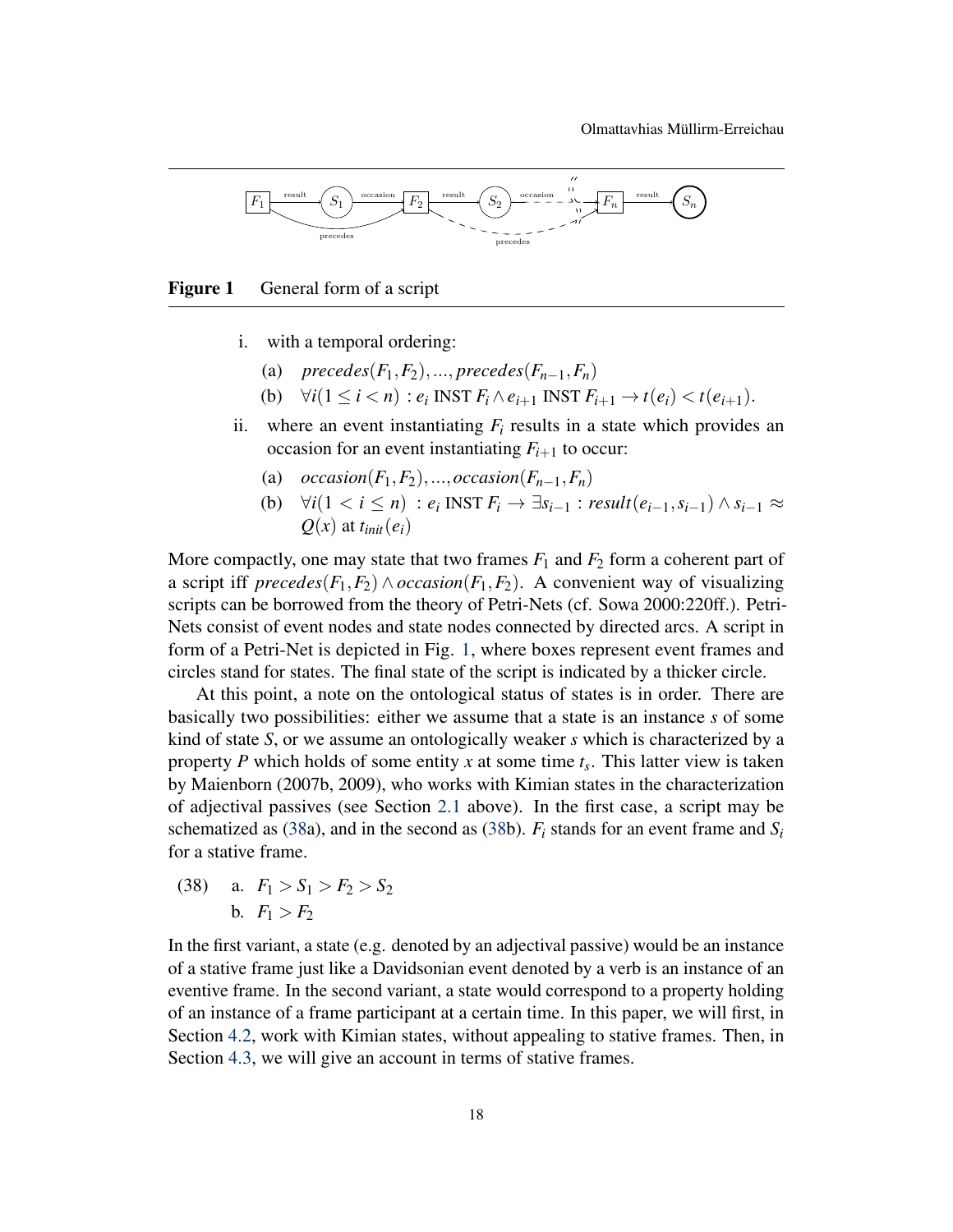But before, we need to discuss another important property of scripts which has been left implicit so far. According to our definition [\(37\)](#page-16-3), a script is a finite sequence of frames. Hence, a script has a beginning and, particularly important for us, an end. There should be a last frame  $F = F_{fin}$  which results in a state that, at least as far as instrumental scripts are concerned, may be seen as the intended goal of the script. Note that the Petri-Net representation given above does reflect this piece of information.

Importantly, the final state does not provide an occasion for a subsequent event because such an event would enlarge the script and *F* would no longer be the scriptfinal frame. Loosely speaking: once the goal is reached, there is, from the point of view of the script, no further action to be expected.

<span id="page-18-1"></span>(39) Script-finality

If  $F = F_{fin}$  and *e* INST *F* then  $\neg \exists e' : e' \text{ INST } F' \land precedes(F, F') \land occasion(F, F')$ 

A closer look at the different types of scripts yields a more differentiated picture: $13$ (i) In instrumental scripts, the final frame is well-defined: it is the frame which is instantiated by an event that results in the final state of the entity which the instrumental script is about. (ii) In situational scripts, the final frame is not so easy to grasp. The end of the script may vary depending on the perspective one takes on it. For example, in the restaurant script, the script ends differently from the waiter's than from the consumer's perspective. (iii) In personal scripts, the final frame is determined by the individual background and is subject to even more variability.

In short, only instrumental scripts are marked by a clearly distinguishable scriptfinal frame. Hence, at least for instrumental scripts, we can claim validity of the definition [\(39\)](#page-18-1).

Assume that the final frame of a script has been instantiated (i.e. ∃*e* : *e* INST *Ffin*). We can be sure that there will be no further event  $e'$  instantiating a frame belonging to the same script. Thus, based on script-knowledge alone, we are not entitled to infer any change of the state reached. Therefore, we can defeasibly conclude that there will be no future time at which *s*, the resultant state of *e*, does not hold.

In other words, there is no reason not to assume that the resulting state of *e* keeps on holding after the script has been terminated. The inference is invited that *s* holds forever after. However, this inference is not compulsory, rather defeasible: it might be overridden by additional circumstances.

<span id="page-18-0"></span><sup>13</sup> The different types of scripts differ from each other with respect to the entities that fill frame element slots in their frames. Frames in instrumental scripts have a common thematic partipant which, however, may fill a different slot in each frame of the script. We could also call them *thematic scripts*. Personal scripts are doubtlessly *agentive scripts*, with an entity filling agentive slots over the frames. In situational scripts, finally, it is not necessarily the case that there is a common participant in all frames of the script and we cannot be more specific.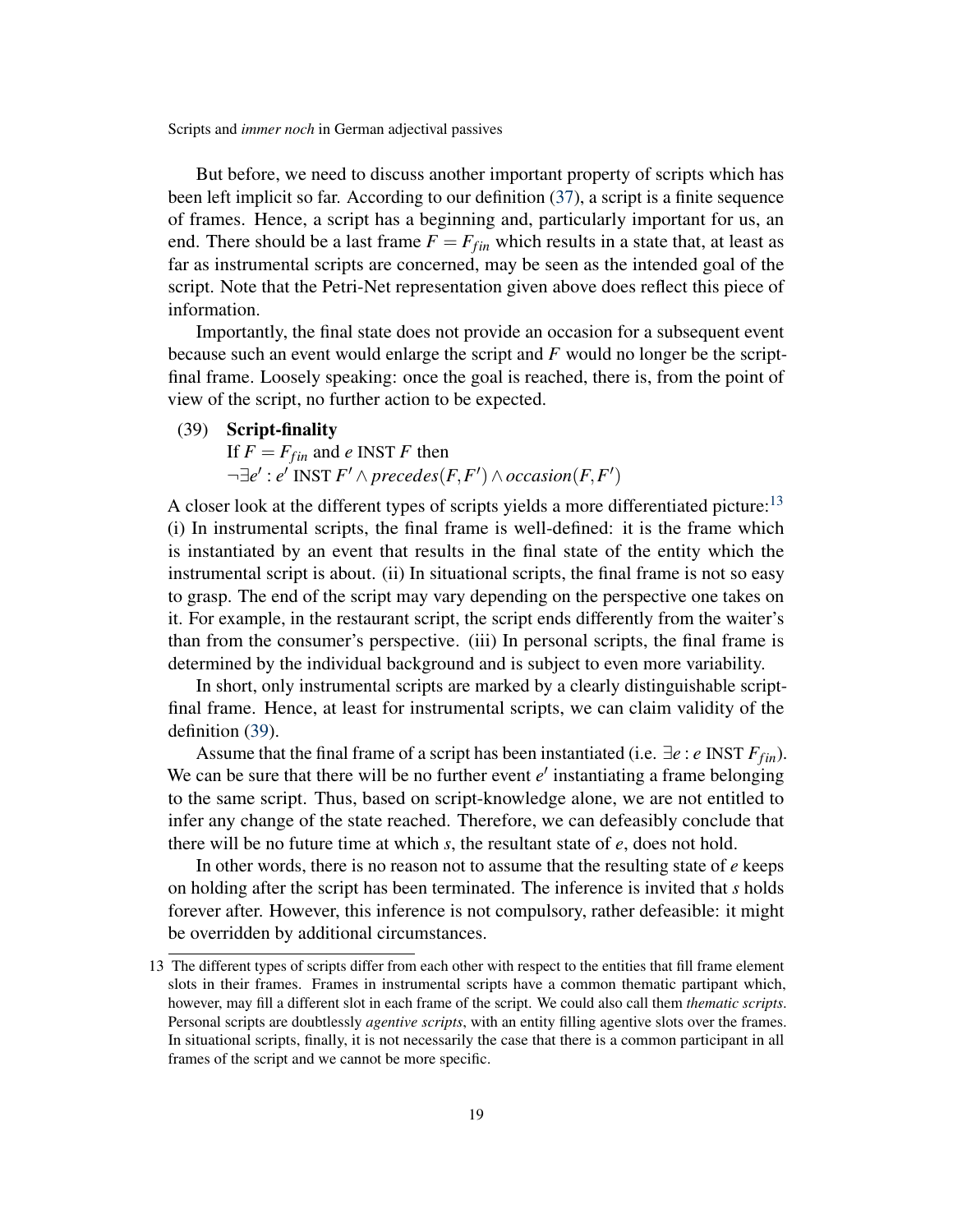<span id="page-19-2"></span>(40) Invited inference for script-final events

Let  $F_{fin}$  be a script-final frame,  $e$  an event,  $s$  a state characterized by a property *P* holding of some entity *x* at time *t*. If *e* INST  $F_{fin} \wedge result(e, s) \wedge s \approx P(x)$  at *t* then it is very likely that  $\neg \exists t_j > t : \neg P(x)$  at  $t_j$ . <sup>[14](#page-19-1)</sup>

What is said in [\(40\)](#page-19-2) does not hold for script-final events that bring about a resultant state that, for truth-conditional reasons, has to hold forever after. Here, of course, the described consequence will not only be "very likely" but a necessity. A case in point is, arguably, [\(2a](#page-1-2)).

# <span id="page-19-0"></span>4.2 Scripts and adjectival passives with "immer noch"

Returning to the main concern of this paper, our claim is the following: In Kratzer's "puzzling exceptions" like [\(5a](#page-2-3)), which escape an explanation in terms of reversibility, the incompatibility with *immer noch* is due to script knowledge. The claim is that the use of *immer noch* is ruled out in precisely those adjectival passives which denote a state corresponding to the resultant state of a script-final event.

To show that, let us examine in detail what inferences play a role in the interpretation of adjectival passive sentences with *immer noch*. As for the meaning of adjectival passives, recall from Section [2.1](#page-3-1) that we simply assume the denotation of a state *s* which is characterized by a property *P* which holds for the subject referent of the sentence at  $t_n$ . The meaning representation [\(12\)](#page-5-3) from page [6](#page-5-3) is repeated here as [\(41\)](#page-19-3). As argued above, the existence of an event *e* that caused *s* is an implicature rather than an entailment. Remember that *s* is the (Kimian) state denoted by the adjectival passive and *e* is the (neo-Davidsonian) argument of the verbal predicate *V*.

<span id="page-19-3"></span>

| (41) Adjectival passive meaning       |               |
|---------------------------------------|---------------|
| $\exists s : s \approx P(x)$ at $t_n$ | (Assertion)   |
| $\exists e: V(e) \wedge result(e,s)$  | (Implicature) |

In the present paper, we exploit the idea that the naming of lexical categories evokes corresponding frames in background knowledge. Accordingly, the adjectival passive meaning in [\(41\)](#page-19-3) is not yet complete. The explicitly named verb that underlies the participle gives rise to the presence of an event frame in semantic interpretation. Frame knowledge tells us that the verb is a lexical unit evoking some frame *F*, i.e.  $V \in LU(F)$ , and that the implicated event *e* would be an instance of that frame.

<span id="page-19-1"></span><sup>14</sup> The expression "it is very likely that" indicates a defeasible consequence. For a more formal characterization, Asher and Lascarides (2003) use the operator ' $>$ ' for defeasible inferences: the expression  $'A > B'$  means 'If *A* then normally *B*'.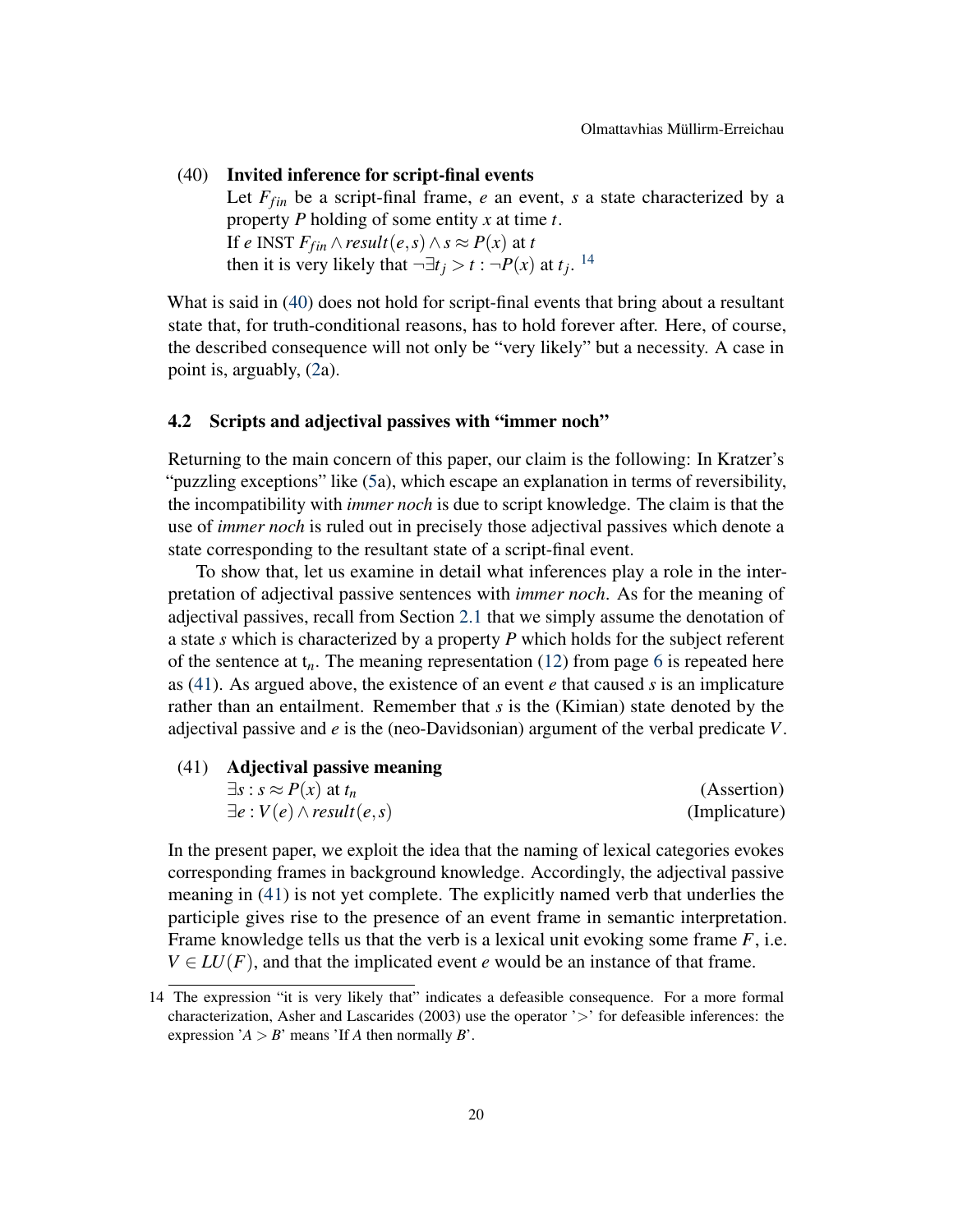<span id="page-20-0"></span>

| (42) Adjectival passive meaning, frame-enriched   |                   |
|---------------------------------------------------|-------------------|
| $\exists s : s \approx P(x)$ at $t_n$             | (Assertion)       |
| $\exists e: V(e) \wedge result(e,s)$              | (Implicature)     |
| $\exists F: V \in LU(F) \wedge e \text{ INST } F$ | (Frame knowledge) |

At this point, let us recall the contribution of *immer noch* as stated above in Section [2.2](#page-6-0) (cf. [\(15\)](#page-6-1) on page [7\)](#page-6-1):

<span id="page-20-1"></span>

| (43) Meaning of 'immer noch'                                     |                  |
|------------------------------------------------------------------|------------------|
| $\forall t_i : t_0 < t_i < t_n : P(x)$ at $t_i$                  | (Presupposition) |
| $P(x)$ at $t_n \wedge t_0 \ll t_n$                               | (Assertion)      |
| $\exists t_i > t_n : \neg P(x)$ at $t_i$ with $\neg(t_i >> t_n)$ | (Implicature)    |

We now show that the invited inference of *immer noch* clashes with an inference which will be triggered if the event frame evoked by the utterance of the adjectival passive is script-final. Assume that  $F = F_{fin}$ . Then, on account of [\(40\)](#page-19-2), [\(42\)](#page-20-0) amounts to the following:

# <span id="page-20-2"></span>(44) Adjectival passive meaning in script-final frames  $\exists s : s \approx P(x)$  at  $t_n$  (Assertion)  $\exists e : V(e) \land \text{result}(e, s) \land \neg \exists t_i > t_n : \neg P(x) \text{ at } t_i$  (Implicature)  $\exists F_{fin} : V \in LU(F_{fin}) \land e \text{ INST } F_{fin}$  (Frame knowledge)

Obviously, this is not compatible with the expected change in the near future which is suggested by *immer noch*: recall that, according to [\(43\)](#page-20-1), *immer noch* invites the inference  $\exists t_j > t_n : \neg P(x)$  at  $t_j$ , which contradicts the implicature of [\(44\)](#page-20-2).

It is this interplay of invited inferences that determines the distribution of *immer noch* in the "puzzling exceptions" of adjectival passive sentences. Let us have a look at our key examples in the light of these results.

<span id="page-20-3"></span>(45) Der *Briefkasten ist geleert.* the mailbox is emptied' 'The mailbox is emptied.'

In an utterance of this sentence, the lexical verb *leer-* underlying the participle *geleert* evokes the event frame *F*, implicating the occurrence of a Davidsonian event *e* which instantiates *F*. The state of being empty, denoted by the sentence, is understood as resulting from such an event. The evoked event frame Emptying is part of the instrumental script Filling/Emptying, which has a dedicated goal and includes a thematic role for a container entity *x*. In [\(45\)](#page-20-3), the container role is filled by the particular mailbox denoted by the subject. In terms of FrameNet [\(Ruppenhofer et al.](#page-33-0)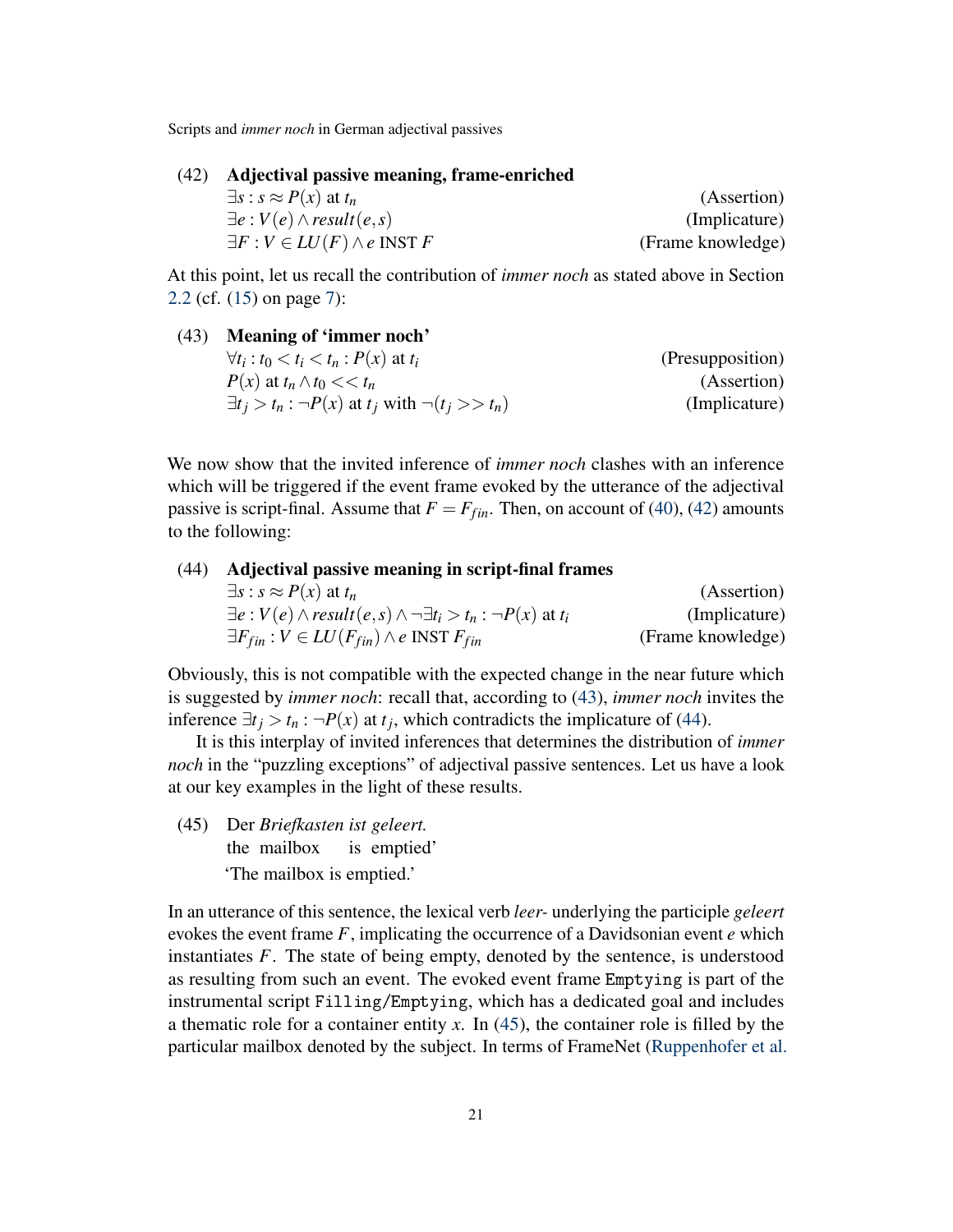

<span id="page-21-0"></span>Figure 2 Layers of meaning in the interpretation of [\(45\)](#page-20-3)

[2010\)](#page-33-0), *x* fills the roles Goal in the Filling frame and Source in the Emptying frame.

Depending on the type of container that is subject to filling and emptying, the script either starts with Filling or Emptying. Most often, it will start with Filling since the "zero state" of a stereotypical container is the state of being empty. This might not always be so, as the example of the printer cartridge shows, cf. [\(23\)](#page-9-1). The example of the mailbox, [\(45\)](#page-20-3), represents the typical case. The different layers of meaning involved in this example are depicted in Fig. [2.](#page-21-0) In this picture, the "semantics" layer refers to the knowledge which is asserted by an utterance of this sentence, and "inferred knowledge" comprises pragmatic knowledge such as implicatures. To avoid misunderstandings, we have explicitly named the predicate corresponding to the state as *be*\_*empty*, and the event predicate as *to*\_*empty*.

Importantly, since *e* relates to a script-final frame  $(F_2 = F_{fin})$ , the following inference is additionally invited (cf. [\(40\)](#page-19-2)):

<span id="page-21-1"></span>(46)  $\neg \exists t_i > t_n : \neg be\_empty(x)$  at  $t_i$ 

Now let the sentence contain *immer noch*:

<span id="page-21-3"></span>(47) *?? Der Briefkasten ist immer noch geleert.* the mailbox is still emptied' ?? 'The mailbox is still emptied.'

The oddness of this sentence becomes explicable if we recall from [\(43\)](#page-20-1) the impact that *immer noch* has on interpretation, that its use invites the following inference:

<span id="page-21-2"></span>(48)  $\exists t_j > t_n$  : ¬*be\_empty(x)* at  $t_j$ 

As a comparison of [\(46\)](#page-21-1) and [\(48\)](#page-21-2) shows, there is a clear-cut conflict. This is why *immer noch* is ruled out.

The situation is different for frames which are not script-final. Consider example [\(49\)](#page-22-0), where the verbal material of the participle evokes the frame Filling.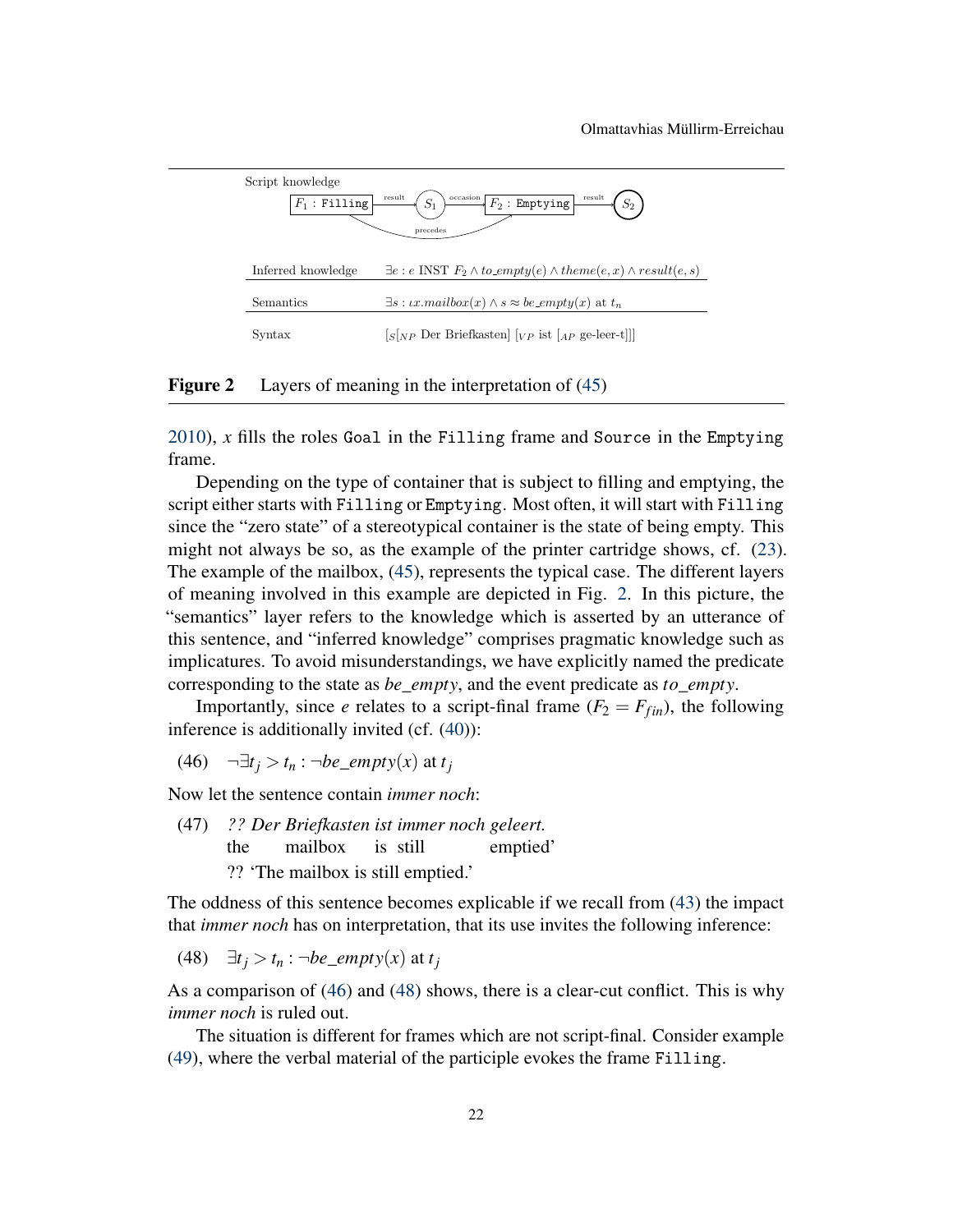<span id="page-22-0"></span>(49) *Der Briefkasten ist gefüllt.* the mailbox is filled' 'The mailbox is filled.'

This frame, too, forms part of the script Filling/Emptying. But it constitutes the opening frame and not, like Emptying, the finishing frame. Therefore, the state denoted in [\(49\)](#page-22-0) is free to provide an occasion for a further event of emptying to occur. Hence, we are not invited to draw an inference from script-finality, and no contradiction with the inference invited by the use of *immer noch* will arise:

(50) *Der Briefkasten ist immer noch gefüllt.* the mailbox is still filled' 'The mailbox is still filled.'

We arrive at the compelling conclusion that the state denoted by an adjectival passive whose underlying verb identifies a script-final event cannot be modified with *immer noch* due to two conflicting implicatures.

The prediction then is that [\(47\)](#page-21-3) is possible only in special contexts where explicitly given information overwrites the otherwise evoked script. In [\(51\)](#page-22-1), for instance, the context suggests an unusual script Emptying/Filling instead of Filling/Emptying. Since the verb *leer-* ("to empty") now no longer corresponds to the final frame, we expect [\(47\)](#page-21-3) to be possible. This expectation is borne out.

<span id="page-22-1"></span>(51) *Ein geleerter Briefkasten muss so schnell wie möglich wieder gefüllt werden, findet Briefträger Petersen. Er ärgert sich, wenn ein Briefkasten um 15 Uhr immer noch geleert ist.*

'An emptied mailbox should be refilled as soon as possible, thinks postman Petersen. He is upset if a mailbox is still emptied at three o'clock.'

Remember from Section [3.2](#page-9-0) that there are apparently similar examples which, however, show a different behaviour. Consider [\(24\)](#page-9-2), repeated here as [\(52\)](#page-22-2):

- <span id="page-22-2"></span>(52) a. *Die Lampe ist immer noch ausgeschaltet.* the lamp is still off-switched 'The lamp is still switched off.'
	- b. *Die Lampe ist immer noch eingeschaltet.* the lamp is still on-switched 'The lamp is still switched on.'

These examples differ from the case of a filled/emptied mailbox in one important respect: None of the two frames evoked by *einschalt-* or *ausschalt-* can be said to be final with respect to the other one. A look on FrameNet data supports the view that [\(52\)](#page-22-2) is fundamentally different from the mailbox case. In FrameNet, the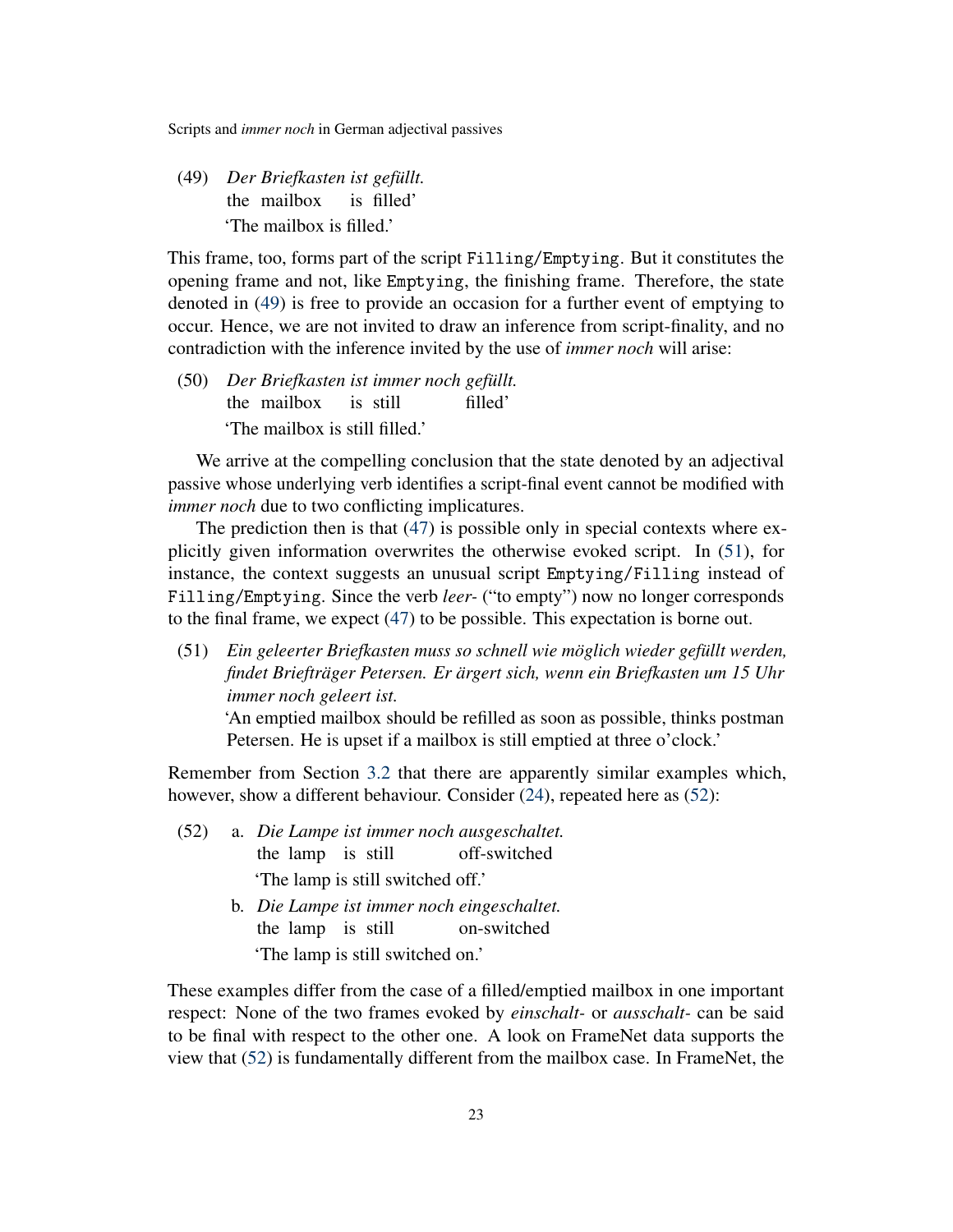

<span id="page-23-0"></span>Figure 3 Layers of meaning in the interpretation of  $(52b)$  $(52b)$ 

verbs *ausschalt-* ('to switch off') and *einschalt-* ('to switch on') both evoke the same frame Change\_operational\_state. The configuration for this example is depicted in Fig. [3.](#page-23-0) The sentence [\(52a](#page-22-2)) denotes the state of being switched off. An event *e* is implied which is supposed to have resulted in that state. As *e* does not relate to a script-final frame, no inference about its resultant state is triggered. As a consequence, there is no conflict with the inference invited by the use of *immer noch*. The same holds for [\(52b](#page-22-2)).

With the account presented in this paper, we are able to explain in a simple way why [\(53\)](#page-23-1) is perfectly fine with or without *immer noch*, in contrast to the almost identical [\(47\)](#page-21-3) above.

<span id="page-23-1"></span>(53) *Der Briefkasten ist immer noch leer.* the mailbox is still empty' 'The mailbox is still empty.'

The difference is that in [\(53\)](#page-23-1), there is no event frame nor a script being evoked. Hence, there is no incompatibility with *immer noch*, although both sentences have identical truth conditions. The semantic layer in Fig. [2](#page-21-0) would be the same, but no instantiation of an event frame could be inferred.

Our view is supported by experimental findings of [Kaup et al.](#page-32-0) [\(2009\)](#page-32-0). These authors revealed that upon reading sentences with *immer noch* in conjunction with adjectival passives like [\(47\)](#page-21-3), readers mentally simulate the action that brought about the current state while they did not so in sentences with adjectives like [\(53\)](#page-23-1). We interpret these results as a strong support for the assumption that a script-final frame is evoked in [\(47\)](#page-21-3) but not in [\(53\)](#page-23-1).

To sum up, if an adjectival passive denotes a state that is the resultant state of a script-final event then *immer noch* is ruled out. Thus, by taking script knowledge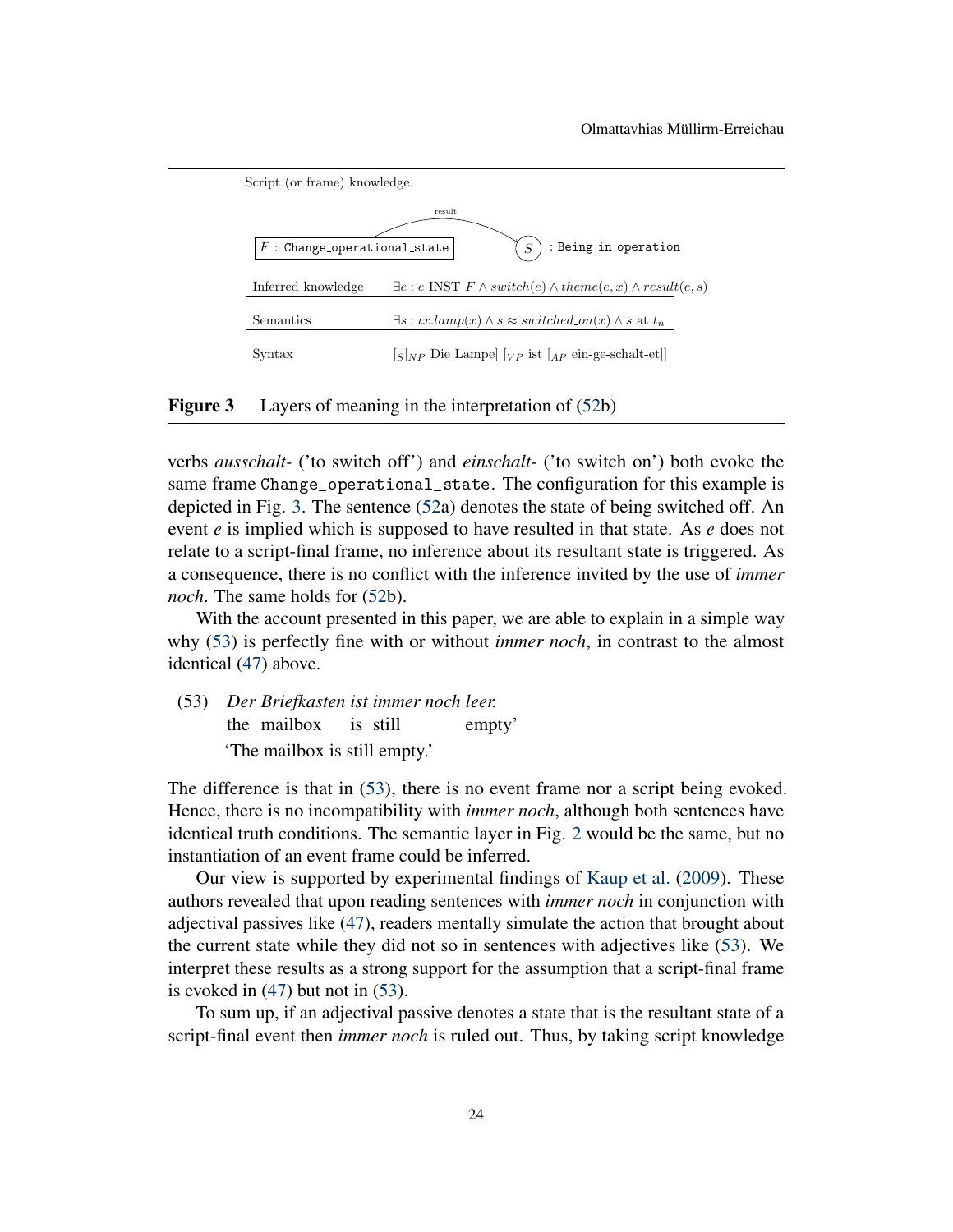into account, we can deliver an explanation of the distribution of *immer noch* in German adjectival passives.

# <span id="page-24-0"></span>4.3 Assuming stative frames

In the last section, we have parted from an ontology that entertains event kinds, which (Neo-)Davidsonian events are instances of. We proposed to identify event kinds with frames. Regarding states, we assumed them to be Kimian, i.e. being characterized by a property holding at a given time. But why shouldn't we assume, on a par with kinds of events, kinds of states which Kimian states are instances of? They would be stative frames. This idea is not new, also FrameNet [\(Ruppenhofer](#page-33-0) [et al.](#page-33-0) [2010\)](#page-33-0) contains stative frames, cf. e.g. the frames Being\_in\_operation or Being\_located.

The notion of a Kimian state can be fairly simply mapped to stative frames: A Kimian state *s* which is characterized by a property *P* holding of an entity *x* at some time t,  $s \approx P(x)$  at *t*, translates to *s* INST  $S \wedge \Theta_S(s, x) \wedge \text{Time}_S(s, t)$ , where Time<sub>S</sub> relates a state to its time, Θ*<sup>S</sup>* stands for a frame element of a stative frame *S*, and *x* fills the corresponding slot of the frame. Frame element slots in a frame are filled by entities which play corresponding thematic roles in an eventuality realizing the frame. Since the eventuality in question is a state we are in good company if we assume that Θ*<sup>S</sup>* in a stative frame corresponds to the role Holder (cf. Maienborn, 2007, Kratzer, 1996, Rapp & von Stechow, 1996).<sup>[15](#page-24-1)</sup>

In the following, we will recast the definitions given in the last section in terms of stative frames. There, we assumed a tripartite meaning representation for adjectival passives, cf. [\(42\)](#page-20-0), repeated here as [\(54\)](#page-24-2).

# <span id="page-24-2"></span>(54) Adjectival passive meaning, frame-enriched

| $\exists s : s \approx P(x)$ at $t_n$             | (Assertion)       |
|---------------------------------------------------|-------------------|
| $\exists e: V(e) \wedge result(e,s)$              | (Implicature)     |
| $\exists F: V \in LU(F) \wedge e \text{ INST } F$ | (Frame knowledge) |

Now, we can express the information covered by a Kimian state by a potentially richer frame-based representation. We assume a stative frame *S* that describes a kind of state which *s* is an instance of. The Time slot fills the temporal condition imposed on a Kimian state, and  $Holder_S(s, x)$  takes care of that x is involved in the state as a participant.

<span id="page-24-1"></span><sup>15</sup> Note that in FrameNet, general semantic or thematic roles like Holder or Theme are often specified by more fine-grained concepts in the taxonomy of frame elements. For example, we will regard Source and Goal as specific refinements of the general role Theme in the frames Emptying and Filling, respectively.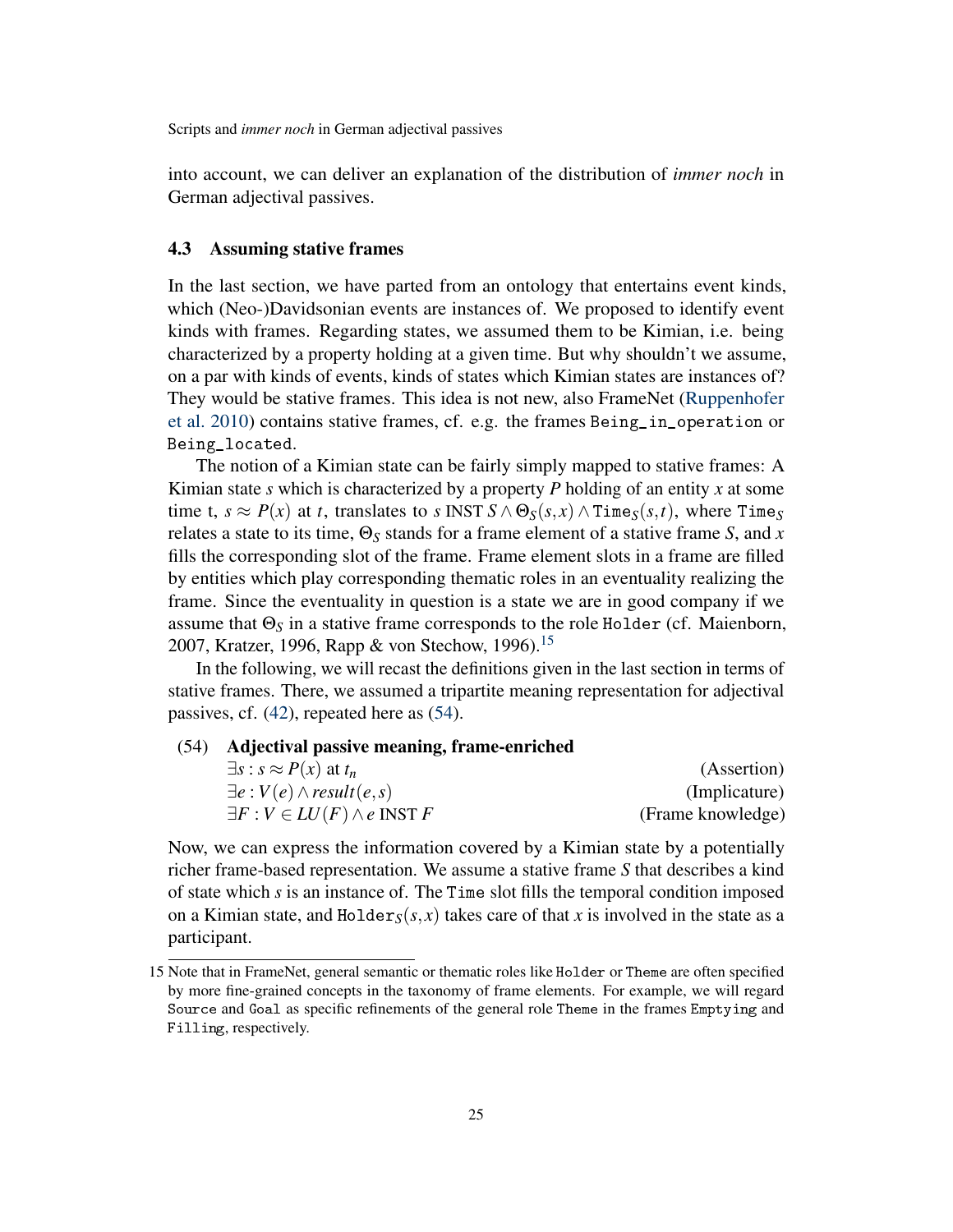One might also argue to drop the conjunct  $V(e)$  as a part of the implicature, given the fact that the information provided by the verbal participle is already expressed in terms of frame knowledge. This latter move is, of course, independent of whether or not we accept state kinds in ontology. And so we end up with the following two-dimensional meaning representation of an adjectival passive in terms of frames.

| (55) Adjectival passive meaning in terms of stative frames                                        |               |  |
|---------------------------------------------------------------------------------------------------|---------------|--|
| $\exists s \exists S : s \text{ INST } S \land \text{Holder}_S(s, x) \land \text{Time}_S(s, t_n)$ | (Assertion)   |  |
| $\exists e \exists F : e \text{ INST } F \wedge \text{result}(e, s)$                              | (Implicature) |  |

Regarding script-finality, the definition [\(44\)](#page-20-2) from page [21,](#page-20-2) repeated below as [\(56\)](#page-25-0) translates to [\(57\)](#page-25-1). Assuming that *s* is an instance of a stative frame *S*, we can express  $P(x)$  as  $\Theta_s$ , and for stative frames in particular we know that  $\Theta_s$  can be specified as Holder, and *t<sup>n</sup>* specifies the Time slot of *S*. As before, we can content ourselves with just two layers of meaning.

<span id="page-25-0"></span>(56) Adjectival passive meaning in script-final frames

| $\exists s : s \approx P(x)$ at $t_n$                                                    | (Assertion)       |
|------------------------------------------------------------------------------------------|-------------------|
| $\exists e: V(e) \wedge result(e, s) \wedge \neg \exists t_i > t_n : \neg P(x)$ at $t_i$ | (Implicature)     |
| $\exists F_{fin} : V \in LU(F_{fin}) \wedge e \text{ INST } F_{fin}$                     | (Frame knowledge) |

<span id="page-25-1"></span>(57) Adjectival passive meaning in script-final frames, assuming stative frames  $\exists s \exists S : s \text{ INST } S \land \text{Holder}_S(s, x) \land \text{Time}_S(s, t_n)$  (Assertion) ∃*e*∃*Ffin* : *e* INST *Ffin*∧*result*(*e*,*s*)∧¬∃*t<sup>i</sup>* >*t<sup>n</sup>* : ¬(Holder*S*(*s*, *x*)∧Time*S*(*s*,*ti*)) (Implicature)

The meaning of *immer noch*, above [\(15](#page-6-1)[/43\)](#page-20-1), is repeated here again as [\(58\)](#page-25-2):

<span id="page-25-2"></span>(58) Meaning of 'immer noch'  $\forall t_i : t_0 < t_i < t_n : P(x)$  at  $t_i$  (Presupposition)  $P(x)$  at  $t_n \wedge t_0 \ll t_n$  (Assertion)  $\exists t_i > t_n : \neg P(x)$  at  $t_i$  with  $\neg(t_i >> t_n)$  (Implicature)

In terms of stative frames, the expression  $P(x)$  at *t* amounts to Holder<sub>S</sub>(*s*, *x*) ∧ Time<sub>*S*</sub>(*s*,*t*). Thus, given a state *s* realizing a stative frame *S*, and an entity *x* which fills the role Holder of *S* in *s*, [\(58\)](#page-25-2) can be stated as follows:

# <span id="page-25-3"></span>(59) Meaning of 'immer noch' in terms of stative frames

| $\forall t_i : t_0 < t_i < t_n$ :Holder $_S(s,x) \wedge$ Time $_S(s,t_i)$                              | (Presupposition) |
|--------------------------------------------------------------------------------------------------------|------------------|
| $\text{Holder}_{S}(s, x) \wedge \text{Time}_{S}(s, t_n) \wedge t_0 << t_n$                             | (Assertion)      |
| $\exists t_i > t_n : \neg(\text{Holder}_S(s, x) \wedge \text{Time}_S(s, t_j))$ with $\neg(t_j >> t_n)$ | (Implicature)    |

We arrive at the same obvious conflict of two invited inferences as in Section [4.2.](#page-19-0) The implicature of *immer noch* from [\(59\)](#page-25-3),  $\exists t_i > t_n : \neg(\text{Holder}_S(s, x) \land \text{Time}_S(s, t_i)),$ clashes with the condition  $\neg \exists t_i > t_n : \neg (\text{Holder}_S(s, x) \land \text{Time}_S(s, t_i))$  in [\(57\)](#page-25-1).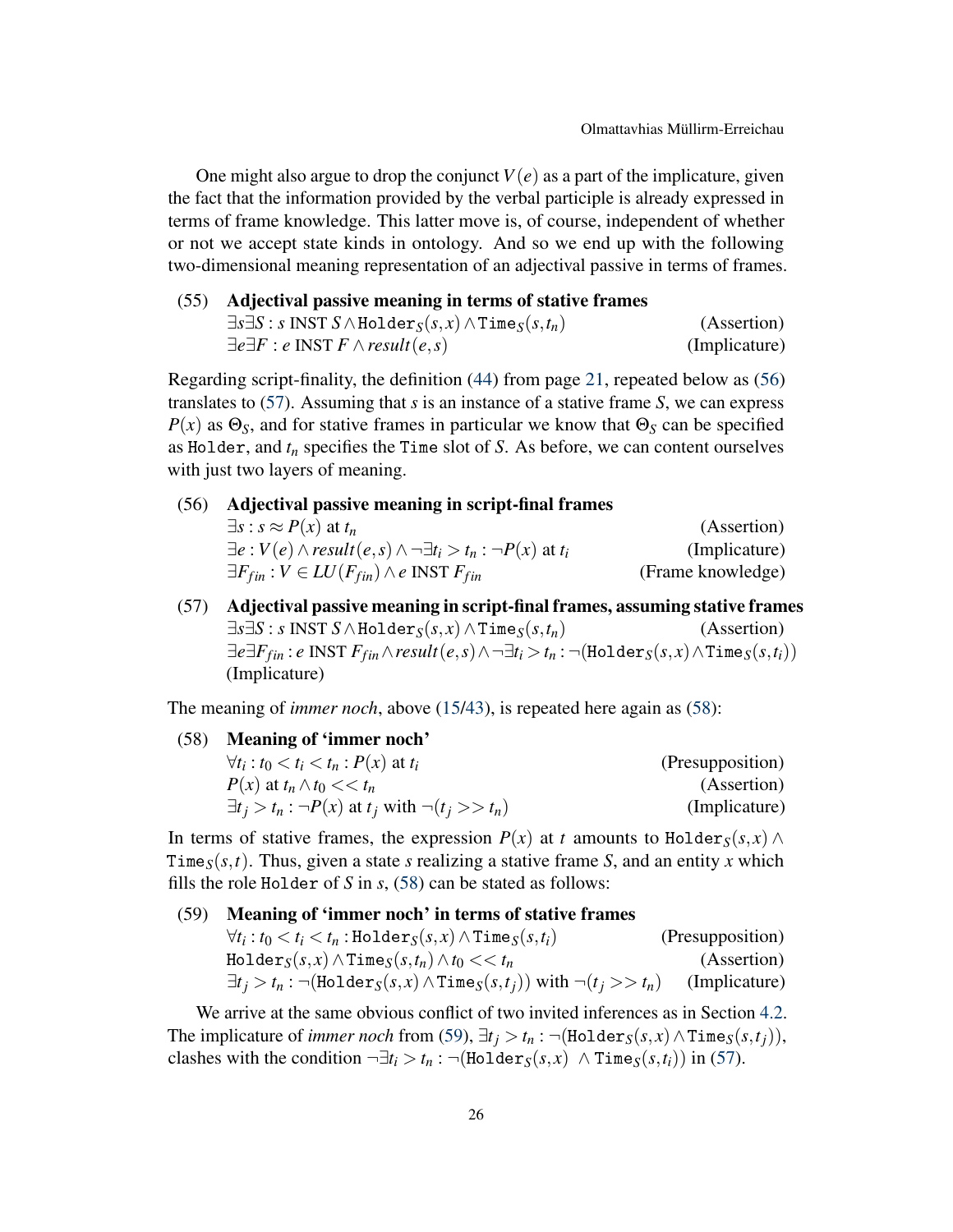| Script knowledge<br>occasion<br>result<br>result |     |                                                                                                                                         |
|--------------------------------------------------|-----|-----------------------------------------------------------------------------------------------------------------------------------------|
| $F_1$ : Filling                                  |     | $S_1$<br>$F_2$ : Emptying<br>$\mathcal{S}_2$                                                                                            |
|                                                  |     | precedes                                                                                                                                |
|                                                  |     | (a) $\exists e : to \_empty(e) \land result(e, s)$                                                                                      |
| Inferred knowledge                               | (b) | e INST $F_2 \wedge \text{Source}_{F_2}(e, x)$                                                                                           |
|                                                  |     |                                                                                                                                         |
| Semantics                                        | (a) | $\exists s : \iota x \mathit{.} mailbox(x) \land s \approx be\_empty(x)$ at $t_n$                                                       |
|                                                  | (b) | s INST $S_2 \wedge$ Container $s_2(s, x) \wedge$ Time $s_2(s, t_n)$                                                                     |
| Syntax                                           |     | $\left[\frac{1}{S\sqrt{np}}\right]$ Der Briefkasten $\left[\frac{1}{V\sqrt{p}}\right]$ ist $\left[\frac{1}{A\sqrt{p}}\right]$ ge-leer-t |

<span id="page-26-1"></span>Figure 4 Stative frames in the interpretation of [\(45\)](#page-20-3)

The advantage of accepting state kinds/ stative frames is that now the layers of meaning in the mailbox example [\(45\)](#page-20-3) can be expressed with a tighter connection to the underlying script knowledge. The new representation in Fig. [4](#page-26-1) differs from Fig. [2](#page-21-0) in that now both events and states are instances or realizations of event frames and stative frames, respectively. All layers of meaning have each (a) a meaning representation with a neo-Davidsonian event and a Kimian state, as before, as well as (b) the additional frame-enriched parts of meaning, now kept at a separate level. The two levels complement each other: while part (a) is strictly bound to the semantics of the used linguistic expressions, (b) provides an interface to the conceptual level, which we assume to be organized in frames.<sup>[16](#page-26-2)</sup>

#### <span id="page-26-0"></span>4.4 On 'job-is-done' contexts

Above we explained the oddness of examples like [\(60\)](#page-26-3) by appealing to the notion of script-finality.

<span id="page-26-3"></span>(60) ??*Der Briefkasten ist immer noch geleert.* the mailbox is still emptied ?? 'The mailbox is still emptied.'

This kind of explanation is possible because the sentence gets interpreted against the background of an instrumental script, which describes a series of events to be done until a dedicated final state is reached. Our account raises a follow-up question:

<span id="page-26-2"></span><sup>16</sup> The frame element Source is part of the frame Filling as a specification of the role Theme, while Container is the specific shaping of Holder in the frame Fullness, cf. footnote [15](#page-24-1) above.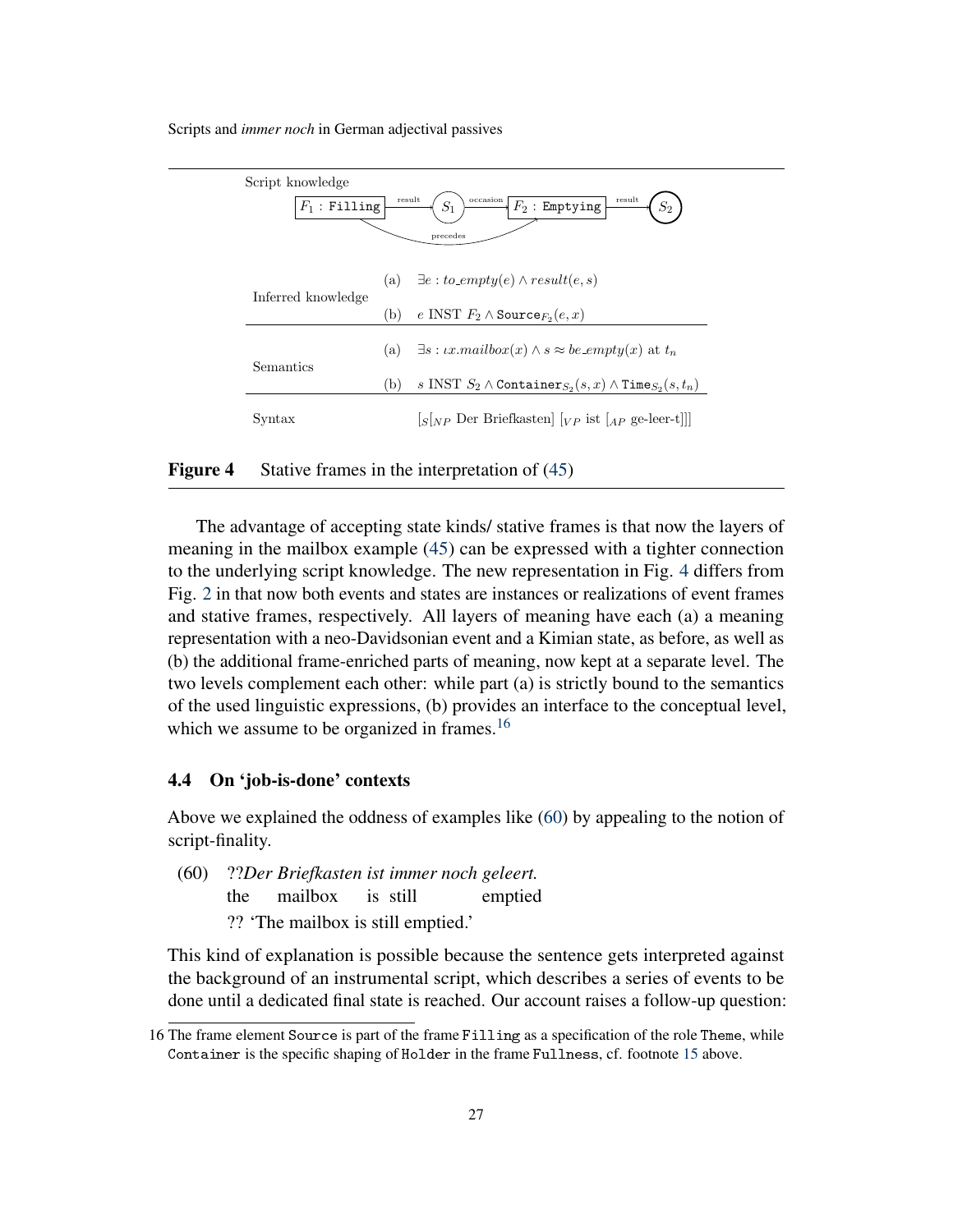What if there is a dedicated final state for an event outside of instrumental scripts? If such a state were denoted by an adjectival passives, would *immer noch* be rejected? The answer is yes.

'Job-is-done'-contexts (cf. section [3.3](#page-12-0) above) are a case in point. Broadly speaking, these contexts provide items on someone's ToDo list. They create a task to be done, which may consist of various steps with a clear-cut final. A simple linguistic means to evoke a 'job-is-done'-context is given in the form of an imperative.<sup>[17](#page-27-0)</sup>

- <span id="page-27-1"></span>(61) a. *Klau das Fahrrad! – Okay, das Fahrrad ist (??immer noch) geklaut.* steal the bike okay the bike is still stolen 'Steal the bike!' – 'Okay, I've stolen the bike.' (lit. 'The bike is (??still) stolen.')
	- b. *Fütter die Fische! Okay, die Fische sind (??immer noch) gefüttert.* feed the fishes okay the fishes are still fed 'Feed the fishes!' – 'Okay, I've fed the fishes.' (lit. 'The fishes are  $(??still) fed.'$

If an adjectival passive is uttered in such a context, and the underlying verb matches the action which is required to be done, *immer noch* is excluded. We already noted this fact in Section [3.3](#page-12-0) in connection with Maienborn's example [\(30\)](#page-12-1), repeated here. The difference to [\(61\)](#page-27-1) is that the task to be done is more implicitly given:

(62) *Anna hat ihre Nachbarspflichten erfüllt. Der Briefkasten ist* Anna has her neighbor-duties fulfilled the mailbox is *(??immer noch) geleert, ...* still emptied ...

'Anna has done her neighborly duties: the mailbox is (??still) emptied, ...'

In the light of this paper, the fact that *immer noch* is systematically excluded in 'job-is-done'-contexts does not come as a surprise. The 'job-is-done'-reading always requires two events, a task-creating event and a task-completing event. The taskcreating event precedes and provides an occasion for the task-completing event. Thus, the utterance of an adjectival passive in a 'job-is-done'-context amounts to a situation where all of the definitional characteristics of a script are met, and one might speak of the spontaneous creation of an "ad hoc script".

Let us reconsider some more examples with which we came across in the beginning of the paper, but for which we actually did not offer yet an explanation.

(63) a. *Das T-Shirt ist (??immer noch) gewaschen.* the shirt is still washed

<span id="page-27-0"></span><sup>17</sup> See Portner (2007) for a precise account of how imperatives add properties to the addressee's ToDo-list.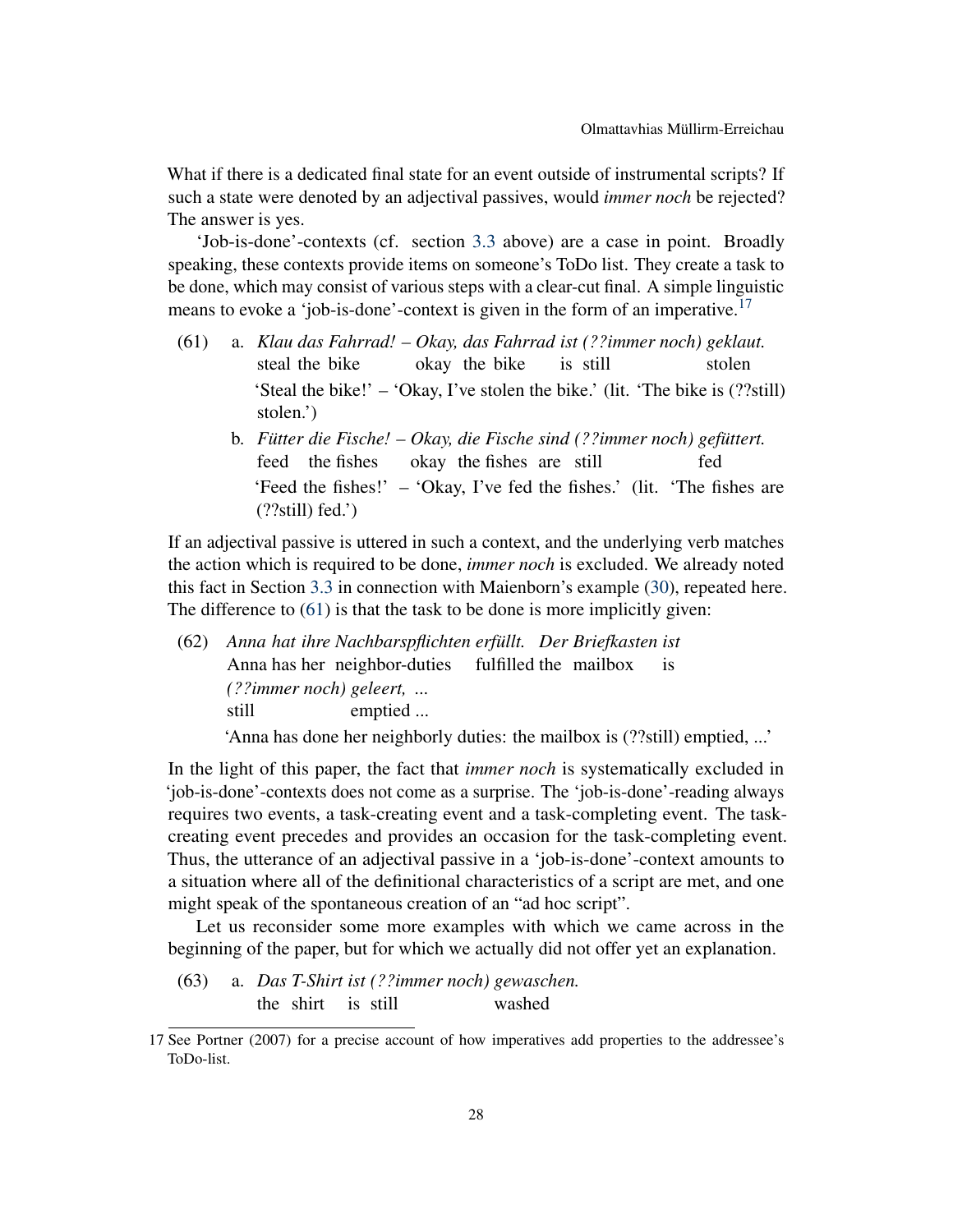'The shirt is (??still) washed'

b. *Der Rasen ist (??immer noch) gemäht.* the lawn is still mowed 'The lawn is (??still) mowed'

Here, too, the respective utterances report on the results of "doing a job". As we noted above, the job comes about as a by-product of the normal course of events, i.e. of someone wearing a shirt or of the lawn simply growing. The examples fit into the overall picture: *immer noch* is ruled out because in each case, the denoted event is pointing to the final element of the chain consisting of a task-creating event and a task-completing event.

There is still one more case that should be discussed here. As noted by Kratzer (2000), for a certain class of verbs in German it holds that they too, when forming the basis of an adjectival passive predicate, give very bad results in combination with *immer noch*. These are verbs like *aufmachen*, made up of a so-called 'light verb' *machen* ('to do') and a particle denoting a property, e.g. *auf* ('open') or *zu* ('closed', 'shut'):

<span id="page-28-1"></span>(64) *Das Marmeladenglas ist (?? immer noch ) aufgemacht.* the jam-jar is ( still ) open+made 'The jam jar is (?? still) opened.'

Kratzer (2000:10) gives a very sketchy explanation of these, admittedly tricky, cases in terms of incorporation and unpronounced light verb stems. Here, we will give a no less sketchy alternative explanation in terms of script-finality. The special behavior of these verbs in adjectival passives follows from the radical asymmetry of how information is distributed over the verb's morphological components: The speaker has chosen a lexical verb whose eventive component is as abstract ("light") as possible and whose stative component is as specific as possible. Hence the hearer, upon encountering such an adjectival passive, can tell that the event is presumably of little importance, and that it is rather the kind of state that the speaker wants to draw attention to. The event is not totally irrelevant, however, because if it was, the speaker would presumably have uttered  $(65)$ :

<span id="page-28-0"></span>(65) *Das Marmeladenglas ist auf.* the jam-jar is open 'The jam jar is open.'

Thus, from the use of a light verb with the particle *auf*, the hearer can conclude that the speaker is interested in communicating that the subject has been brought into a certain state, and that the way this happened is irrelevant to the speaker. This suggests a discourse situation in which the state was designated as a target. From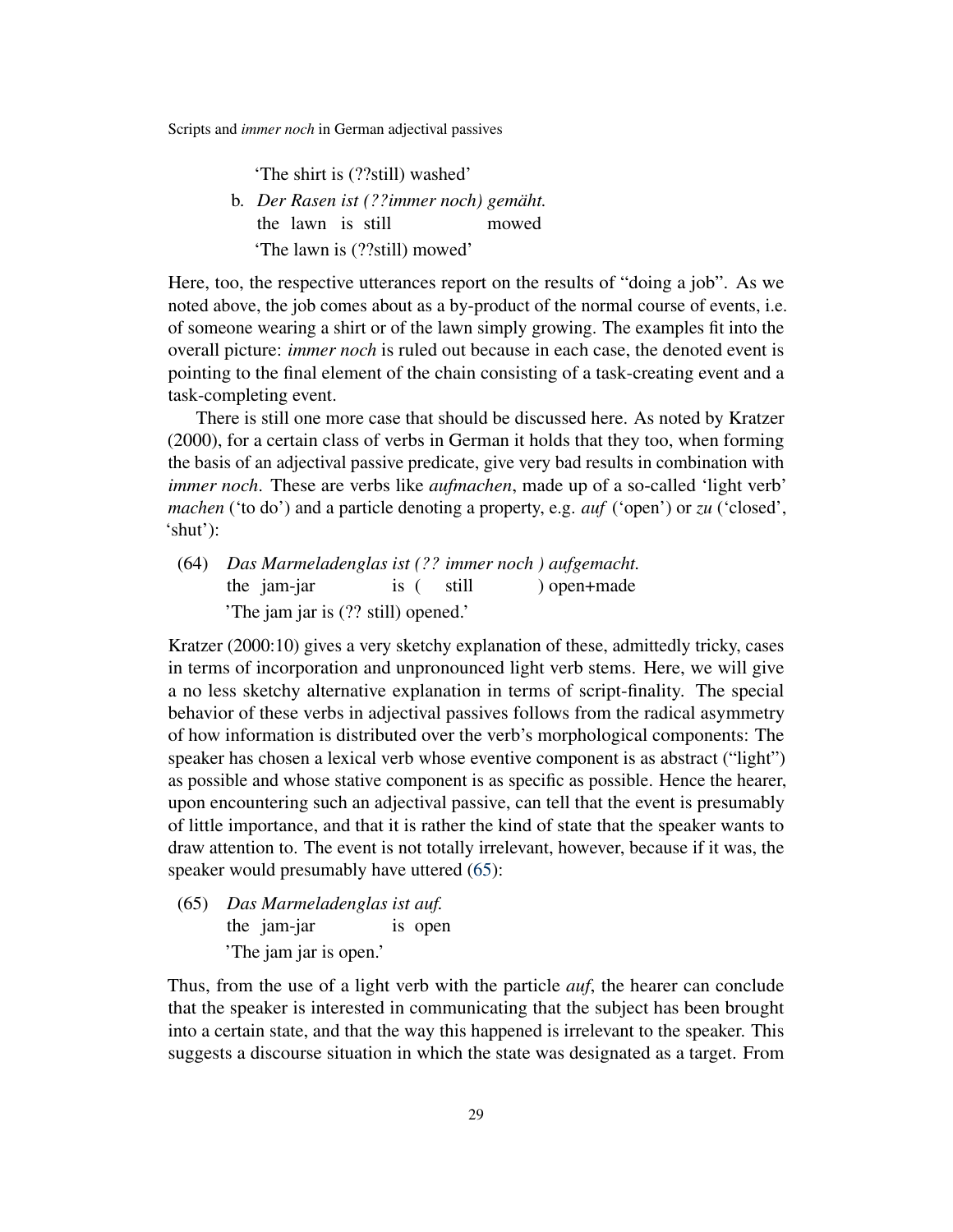this, in turn, it follows that a designating (task-creating) event must have taken place beforehand. Since precedence and occasion hold, the implied task-creating event and the event denoted by [\(64\)](#page-28-1) follow the course of a virtual (ad hoc) script. And the reason why *immer noch* is out is the same as before: the event referred to in [\(64\)](#page-28-1) instantiates the script-final frame relative to such a script.

Let us close this section by an illustration of the layers of meaning involved in this example. Formally, we can put down the semantics of an adjectival passive built from a light verb with a particle as [\(66\)](#page-29-1), where *P* stands for the property explicitly named by the verbal particle *auf*, e.g. in [\(64\)](#page-28-1)  $P(x)$  stands for *open*(*x*). As before, we regard the existence of the state *s* characterized by *P* to be the asserted part of the adjectival passive meaning, while the existence of an event *e* that brought about the state *s* is seen as an implicature.

<span id="page-29-1"></span>(66) 
$$
\exists s : s \approx P(x) \text{ at } t_n
$$
 (Assertion)  
 $\exists e : do(e) \land result(e, s)$  (Implicative)

In words, the light verb *machen* denotes an unspecified activity,  $do(e)$ , which results in a state *s* that holds at reference time and which is characterized by the fact that  $P(x)$  holds.

Given this, we can describe the meaning of utterance [\(64\)](#page-28-1) together with the involved script knowledge as illustrated in Fig. [5.](#page-30-0) Again, we have given a semantic representation both in terms of Kimian states (a) and in terms of stative frames (b). The frame  $F_1$  is the task creating frame forming a script together with the task completing frame  $F_2$ . In the kind of state  $S_1$ , the goal has been set, i.e. the task has been assigned. In states of kind  $S_2$ , the goal has been reached. The role  $\Theta_{S_2}$  is Holder, and Θ*F*<sup>2</sup> is some kind of Theme. Utterance [\(64\)](#page-28-1) denotes the state *s* which instantiates  $S_2$  and results from an event *e* instantiating  $F_2$ . A modification by *immer noch* is ruled out because  $F_2$  is the final event frame in this small script.

#### <span id="page-29-0"></span>5 Conclusion

For *immer noch* to successfully combine with an adjectival passive, the denoted state has to be reversible. But this is not the full story: certain adjectival passives do not tolerate *immer noch* although they denote a reversible state. In this paper, we presented a solution to these "puzzling exceptions" (Kratzer). We diagnozed that their interpretation involves reference to a script in background knowledge. The exceptional cases are precisely those which most clearly exhibit the general pattern: If the adjectival passive denotes the resulting state of an event that is an instance of a script-final frame, then *immer noch* is not accepted. The script can be lexically evoked by the expressions used in the adjectival passive construction, or it is just contextually evoked in an ad hoc manner, as in 'job-is-done' contexts.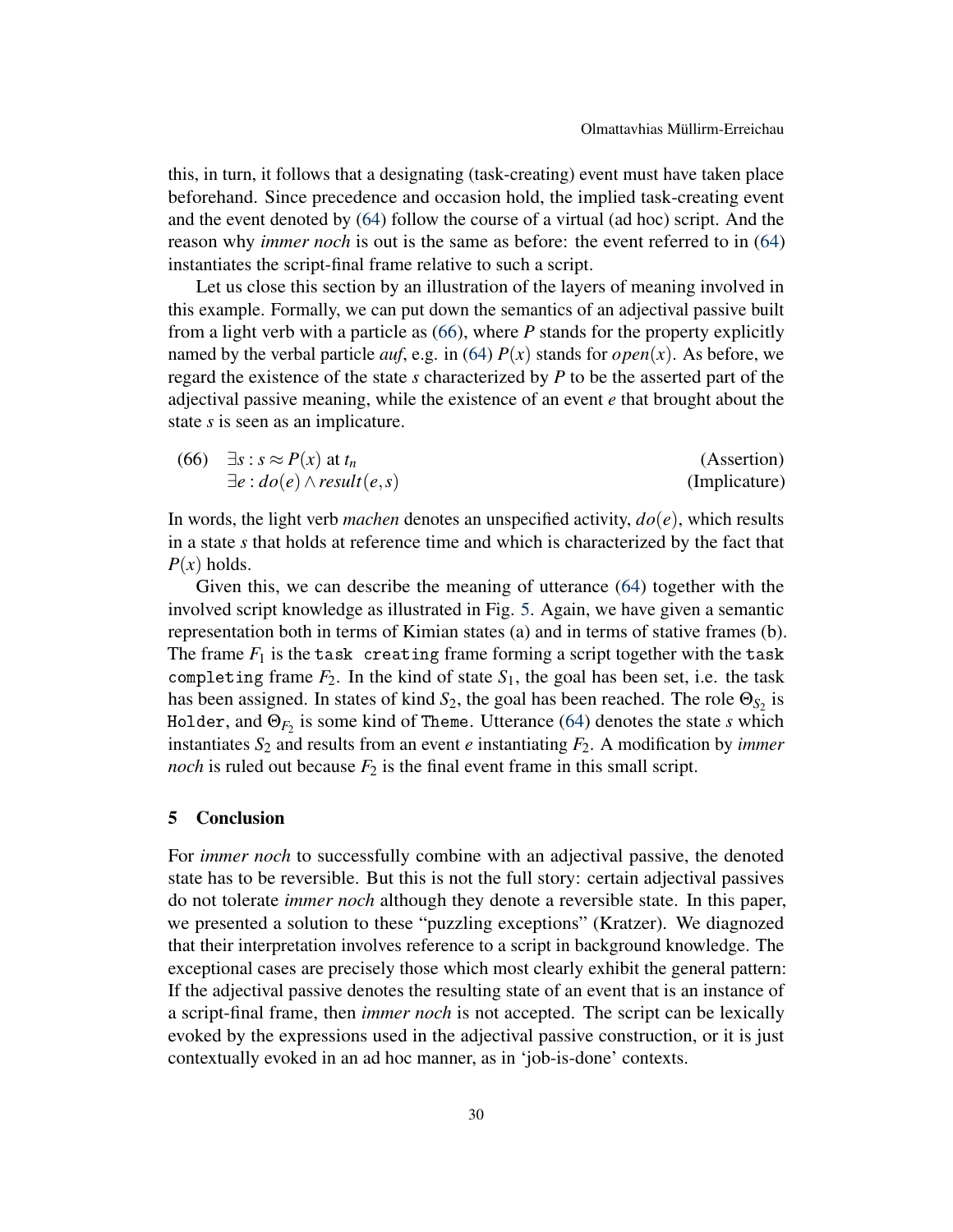| Script knowledge                             |     |                                                                                                                                                                                                   |
|----------------------------------------------|-----|---------------------------------------------------------------------------------------------------------------------------------------------------------------------------------------------------|
| result<br>$F_1$<br><task creating=""></task> |     | occasion<br>result<br>$S_1$<br>$S_2$<br>$F_2$<br>: Openness<br>precedes<br><task completing=""></task>                                                                                            |
| Inferred knowledge                           | (b) | (a) $\exists e : do(e) \wedge result(e, s)$<br>e INST $F_2 \wedge$ Theme $F_2(e, x)$                                                                                                              |
| Semantics                                    |     | (a) $\exists s : \iota x \cdot \iota am\_jar(x) \land s \approx open(x)$ at $t_n$                                                                                                                 |
| Syntax                                       | (b) | s INST $S_2 \wedge$ Holder $S_2(s, x) \wedge$ Time $S_2(s, t_n) \wedge$<br>$\left[\frac{s}{N}P\right]$ Das Marmeladenglas $\left[\frac{s}{p}\right]$ ist $\left[\frac{s}{p}\right]$ auf-ge-mach-t |

### <span id="page-30-0"></span>Figure 5 Script configuration in the interpretation of [\(64\)](#page-28-1)

We have given a precise account of the conditions under which *immer noch* is excluded in German adjectival passive sentences, which can be summarized as follows: If the underlying verb describes (a) a change of state where the resulting state must hold forever after, then *immer noch* is ruled out. If the verb describes (b) a change of state where the resulting state is in principle reversible, then combining it with *immer noch* is possible. If the verb describes (c) a change of state where the resulting state is in principle reversible, and the resulting state corresponds to the final state within a script, then *immer noch* cannot be used in general. This latter condition is the new contribution of the present paper. It is based on the fact that *immer noch* comes with the expectation that the result state will be undone at some time in the future, which stands in conflict with the expectation arising from script-finality that the current development is over. The use of *immer noch* is acceptable only on condition that the implicature following from script-finality of the state is denied. For this to be possible, *explicit* information is necessary, which may be given by contextual information.

On a more general level, this paper has examined the interplay of lexical semantics (German *immer noch*) and the semantics of a particular syntactic construction (the adjectival passive) with pragmatics in form of implicatures and script knowledge. We have developed a notion of scripts as a finite sequence of frames under the conditions of *precedence* and *occasion* of consecutive frames. The proposed integration of linguistic material with background frame and script knowledge is based on the central assumption that event kinds correspond to frames. Event kinds serve as a bridgehead in the interface between conceptual structure, which is organized in frames, and compositionally derived semantic form. This attempt to bring together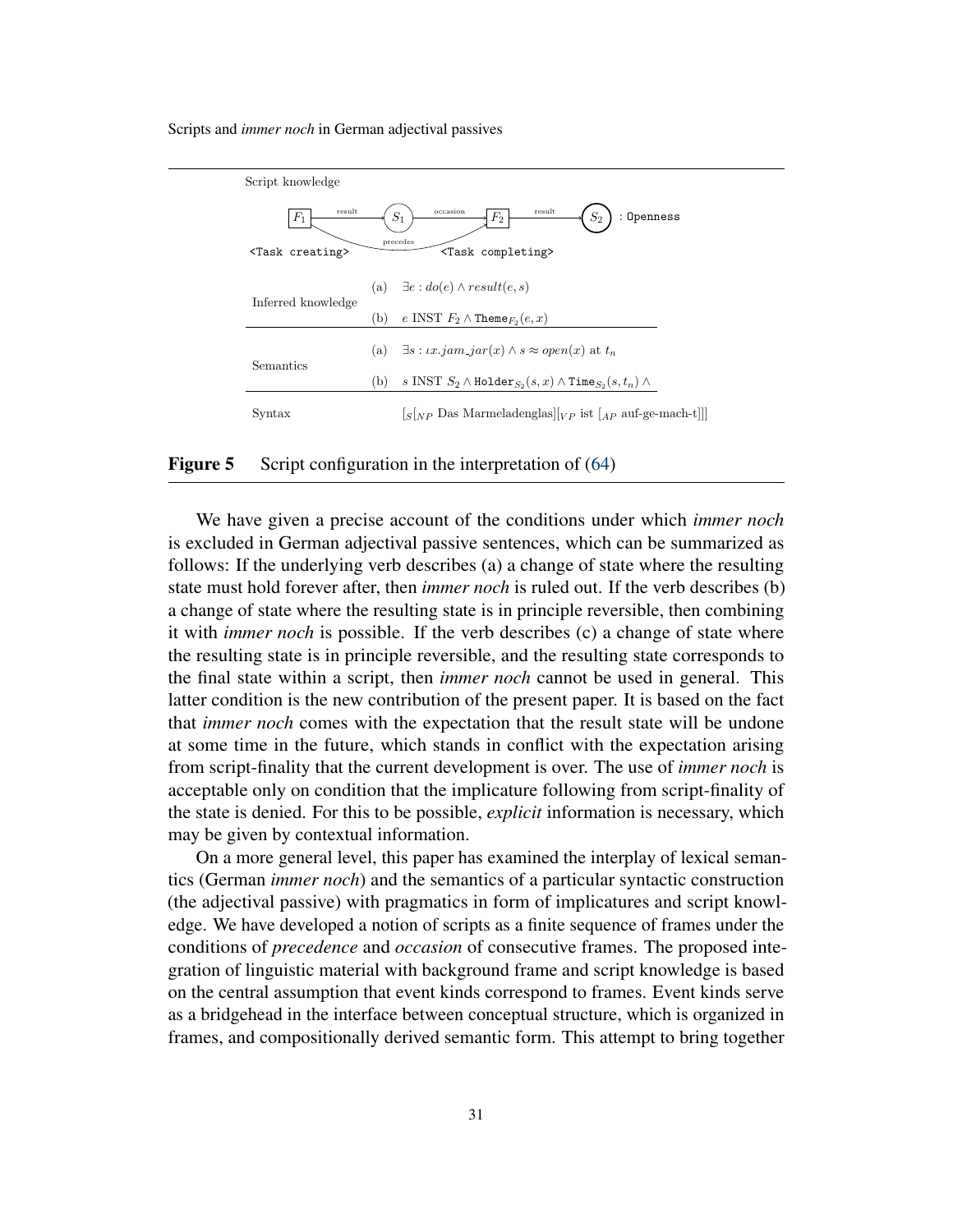conceptual and truth-conditional semantics will hopefully prove fruitful in a better understanding of many more puzzling linguistic phenomena besides the particular case examined in this paper.

#### References

- Asher, Nicholas & Alex Lascarides. 2003. *Logics of Conversation*. Cambridge: Cambridge University Press.
- Bach, Emmon. 1986. Natural Language Metaphysics. In R.B. Marcus, G. Dorn & P. Weingartner (eds.), *Logic, Methodology and Philosophy of Science, Vol. VII*, 573–595. Amsterdam: Elsevier.
- Baker, Collin, Charles Fillmore & John Lowe. 1998. The Berkeley FrameNet Project. In Christian Boitet & Pete Whitelock (eds.), *Proceedings of the 36th ACL*, 86–90. San Francisco, CA.
- Barsalou, L.W. 1992. Frames, concepts, and conceptual fields. In E. Kittay & A. Lehrer (eds.), *Frames, Fields and Contrasts. New Essays in Semantic and Lexical Organization*, 21–74. Hillsdale: Lawrence Erlbaum Associates.
- Busse, Dietrich. 2012. *Frame-Semantik. Ein Kompendium*. Berlin, Boston: de Gruyter.
- Davidson, Donald. 1967. The Logical Form of Action Sentences. In N. Rescher (ed.), *The Logic of Decision and Action*, 81–95. Pittsburgh: Pittsburgh University Press.
- Fillmore, Charles. 1976. Frame semantics and the nature of language. In *Annals of the NY Academy of Sciences: Conf. on the Origin and Development of Language and Speech 280*, 20–32.
- Gehrke, Berit. 2011. Passive states. In V. Demonte & L. McNally (eds.), *A Cross-Categorial View of Event Structure*, Oxford: OUP.
- Gese, Helga. 2011. Events in Adjectival Passives. In I. Reich et al. (eds.), *Proceedings of Sinn und Bedeutung 15*, 259–273. Saarbrücken: Saarland University Press.
- Hobbs, Jerry. 1985. On the coherence and structure of discourse. Tech. Rep. CSLI-85-37.
- Irmer, Matthias. 2011. *Bridging Inferences. Constraining and Resolving Underspecification in Discourse Interpretation* Language, Context & Cognition . Berlin, Boston: de Gruyter.
- Irmer, Matthias. 2013. Inferring implicatures and discourse relations from frame information. *Lingua* 132. 29–50. [http://dx.doi.org/10.1016/j.lingua.2012.11.](http://dx.doi.org/10.1016/j.lingua.2012.11.009) [009.](http://dx.doi.org/10.1016/j.lingua.2012.11.009) [http://www.sciencedirect.com/science/article/pii/S0024384112002574.](http://www.sciencedirect.com/science/article/pii/S0024384112002574) SI: Implicature and Discourse Structure.
- <span id="page-31-0"></span>Kamp, Hans & Uwe Reyle. 1993. *From Discourse to Logic*. Dordrecht: Kluwer.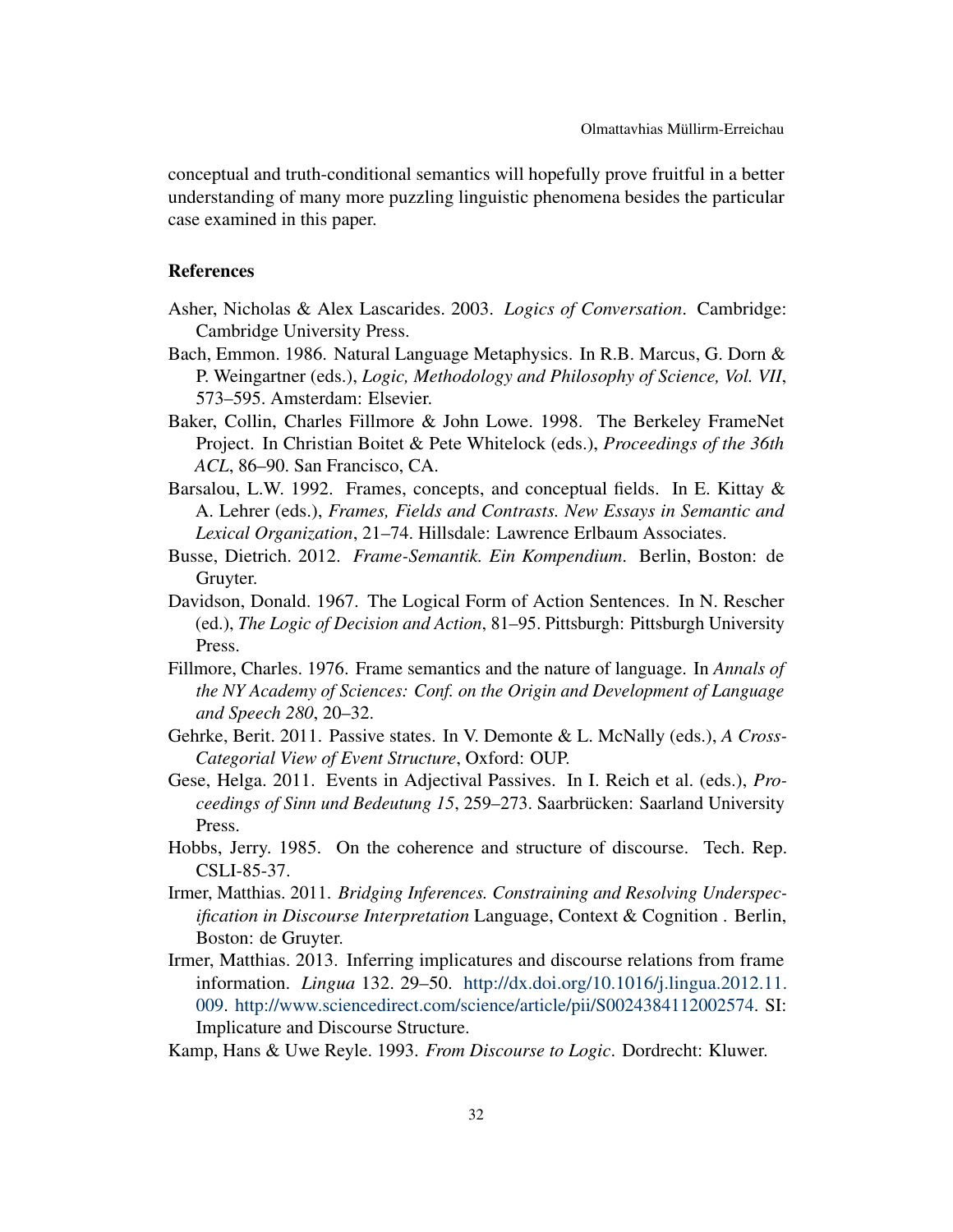- <span id="page-32-0"></span>Kaup, Barbara, Jana Lüdtke & Claudia Maienborn. 2009. 'The drawer is still closed': simulating past and future actions when processing sentences that describe a state. *Brain and Language* 112. 159–66. [http://dx.doi.org/10.1016/j.bandl.2009.](http://dx.doi.org/10.1016/j.bandl.2009.08.009) [08.009.](http://dx.doi.org/10.1016/j.bandl.2009.08.009)
- Kehler, Andrew. 2002. *Coherence, Reference, and the Theory of Grammar*. Stanford, CA: CSLI Publications.
- Kratzer, Angelika. 1996. Severing the external argument from its verb. In *Phrase Structure and the Lexicon*, 109–137. Springer.
- Kratzer, Angelika. 2000. Building Statives. Unpublished Ms., available online at http://www.semanticsarchive.net.
- Krifka, Manfred. 1995. Common Nouns: A Contrastive Analysis of Chinese and English. In G. Carlson & F. Pelletier (eds.), *The Generic Book*, 383–411. Chicago, London: University of Chicago Press.
- Löbner, Sebastian. 1989. German schon erst noch: an integrated analysis. *Linguistics and Philosophy* 12. 167–212.
- Maienborn, C. 2007a. Das Zustandspassiv: Grammatische Einordnung Bildungsbeschränkungen – Interpretationsspielraum. *Zeitschrift für Germanistische Linguistik* 35. 83–114.
- Maienborn, Claudia. 2007b. On Davidsonian and Kimian States. In Ileana Comorovski & Klaus Heusinger (eds.), *Existence: Semantics and Syntax*, vol. 84 Studies in Linguistics and Philosophy, 107–130. Springer. [http://dx.doi.org/10.](http://dx.doi.org/10.1007/978-1-4020-6197-4_4) [1007/978-1-4020-6197-4\\_4.](http://dx.doi.org/10.1007/978-1-4020-6197-4_4) [http://dx.doi.org/10.1007/978-1-4020-6197-4\\_4.](http://dx.doi.org/10.1007/978-1-4020-6197-4_4)
- Maienborn, Claudia. 2009. Building Event-Based Ad Hoc Properties: On the Interpretation of Adjectival Passives. In A. Riester & T. Solstad (eds.), *Proceedings of Sinn und Bedeutung 13*, 35–49. Stuttgart: University of Stuttgart.
- Maienborn, Claudia. 2010. Strukturausbau am Rande der Wörter: Adverbiale Modifikatoren beim Zustandspassiv. In S. Engelberg, A. Holler & K. Proost (eds.), *Sprachliches Wissen zwischen Lexikon und Grammatik. Institut für Deutsche Sprache, Jahrbuch 2010*, Berlin, New York: de Gruyter.
- Maienborn, Claudia. 2011. Event semantics. In C. Maienborn, K. von Heusinger & P. Portner (eds.), *Semantics. An International Handbook of Natural Language Meaning; Volume 1 (HSK Handbook Series)*, 802–829. Berlin, New York: Mouton de Gruyter.
- Minsky, Marvin. 1975. *A Framework for Representing Knowledge* 211–277. New York: McGraw-Hill.
- Parsons, Terence. 1990. *Events in the Semantics of English*. Cambridge: MIT.
- Petruck, Miriam R.L. & Gerard de Melo. 2012. Precedes: A Semantic Relation in FrameNet. In *Proceedings of the LREC 2012 Workshop on Language Resources for Public Security Applications*, .